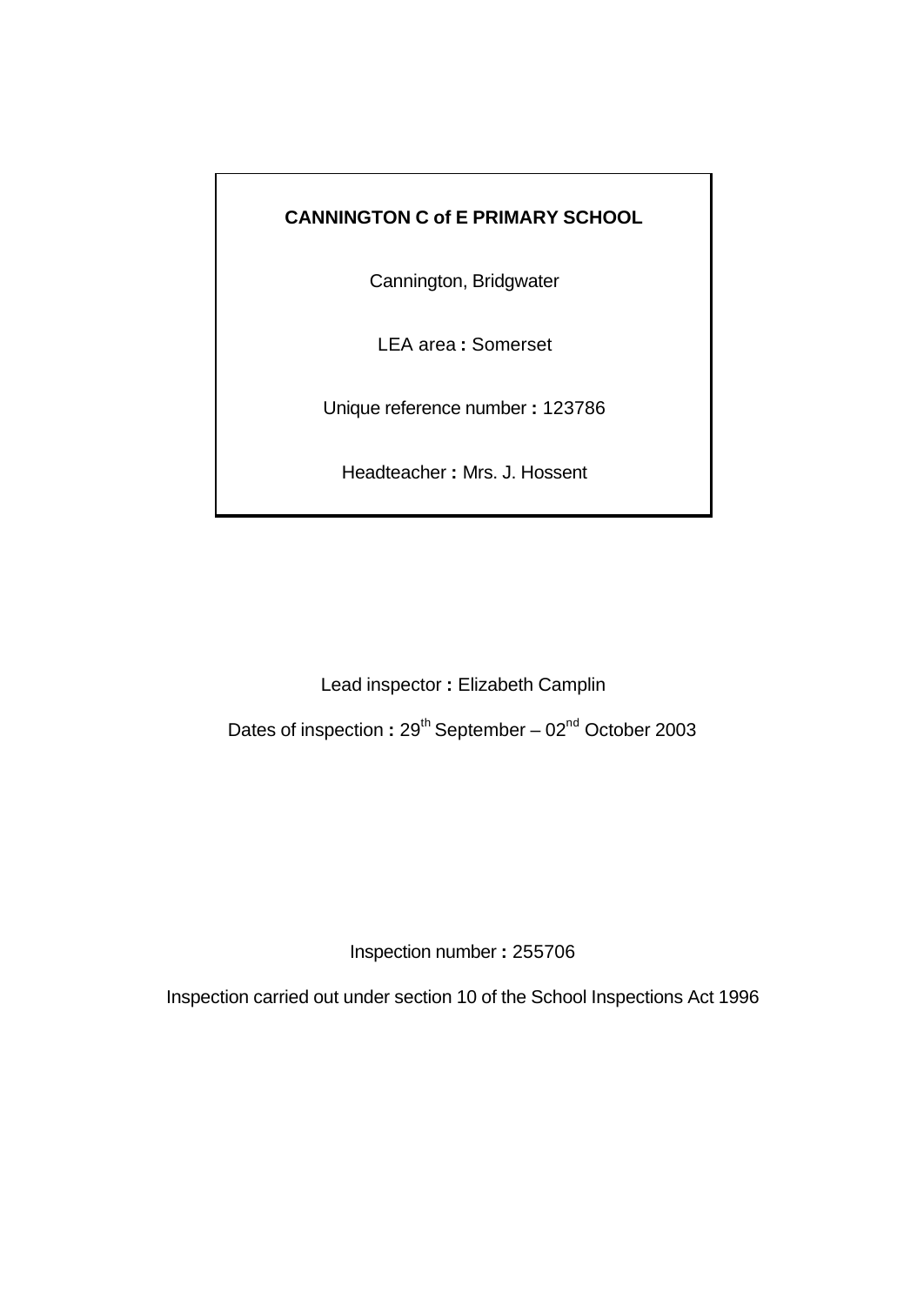#### © Crown copyright 2003

This report may be reproduced in whole or in part for non-commercial educational purposes, provided that all extracts quoted are reproduced verbatim without adaptation and on condition that the source and date thereof are stated.

Further copies of this report are obtainable from the school. Under the School Inspections Act 1996, the school must provide a copy of this report and/or its summary free of charge to certain categories of people. A charge not exceeding the full cost of reproduction may be made for any other copies supplied.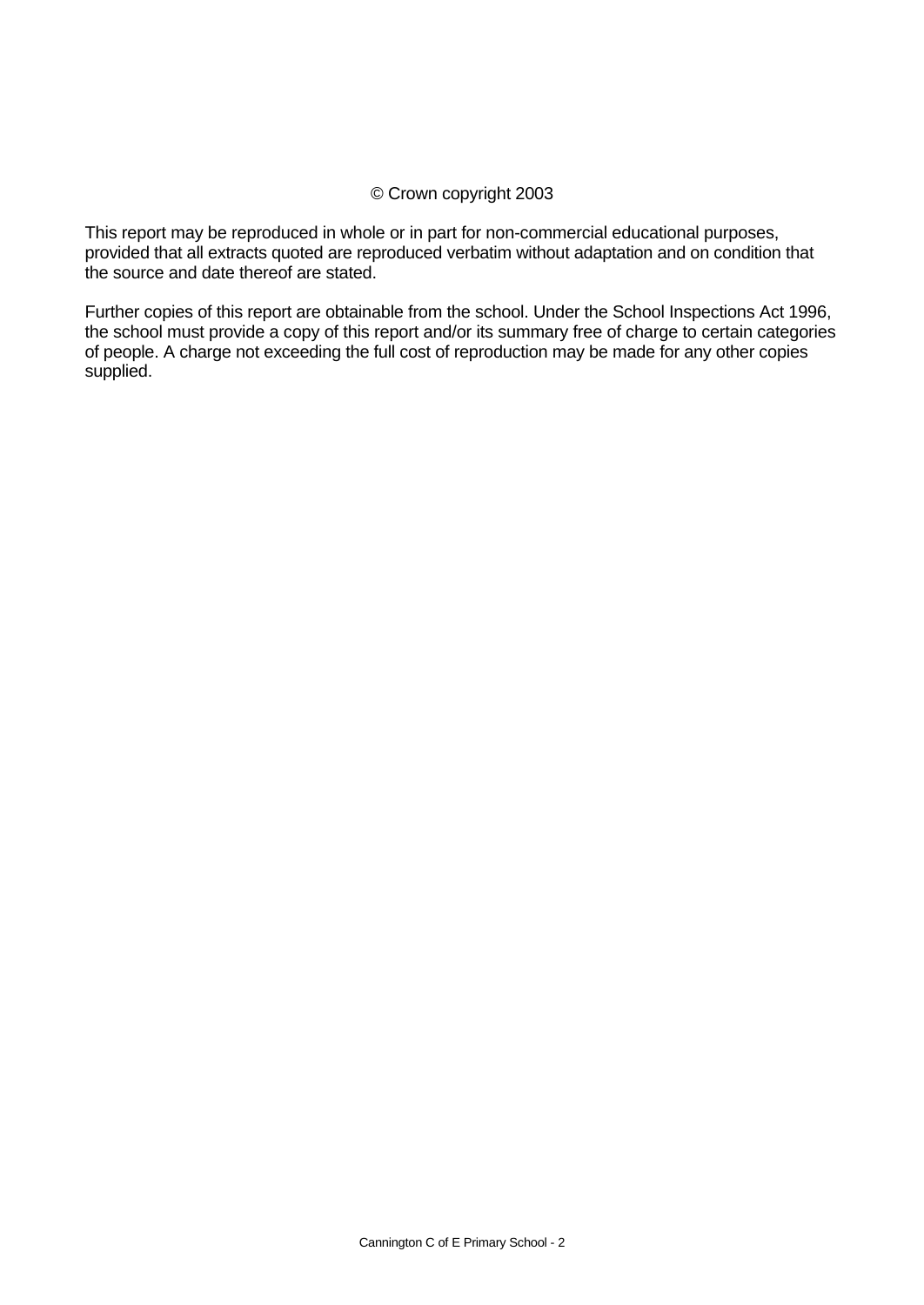## **INFORMATION ABOUT THE SCHOOL**

| Type of school:              | Primary                                                |
|------------------------------|--------------------------------------------------------|
| School category:             | <b>Voluntary Controlled</b>                            |
| Age range of pupils:         | $4 - 11$                                               |
| Gender of pupils:            | Mixed                                                  |
| Number on roll:              | 165                                                    |
| School address:              | <b>Brook Street</b><br>Cannington<br><b>Bridgwater</b> |
| Postcode:                    | Somerset<br>TA5 2HP                                    |
| Telephone number:            | 01278 652368                                           |
| Fax number:                  | 01278 653742                                           |
| Appropriate authority:       | Governing Body                                         |
| Name of chair of governors:  | Rev. Peter Martin                                      |
| Date of previous inspection: | 9 <sup>th</sup> March 1998                             |

## **CHARACTERISTICS OF THE SCHOOL**

Cannington Church of England Primary School caters for 165 pupils, aged between four and eleven. The school roll has expanded by more than 20 pupils since the previous inspection. It serves a wide area, including parts of Bridgwater town, as well as other villages surrounding Cannington. In 2002, it won the national government's Schools Achievement Award for improving standards and a 'Healthy Schools' award. It also introduced the teaching of French in Year 6. Currently, all pupils' first language is English. There are three pupils from mixed-race backgrounds. Pupils' family backgrounds are wide-ranging, and are, overall, above average economically. A significant minority, however, experience personal difficulties arising from change in home circumstances. Children enter Reception in the September prior to their fifth birthday. Most benefit from pre-school education and their attainment is typical of the age group. Overall, 12.7 per cent of pupils have special educational needs, including one pupil with a statement. A further six pupils receive support from external agencies to help them with a variety of difficulties, including managing their behaviour, making progress academically, or with developing speech and communication. The percentage of pupils who join the school other than at the usual time of admission is above the usual level for all schools.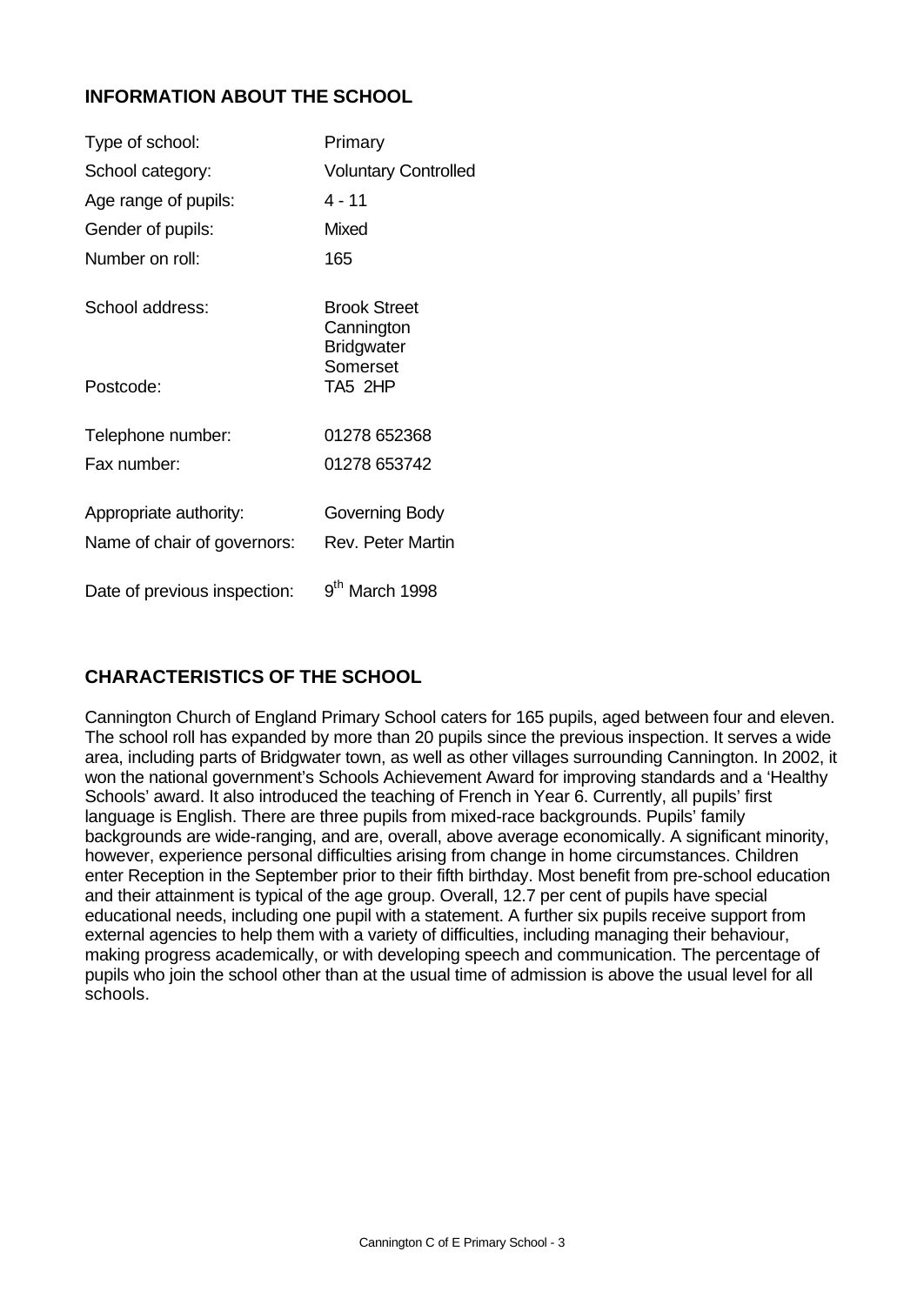## **INFORMATION ABOUT THE INSPECTION TEAM**

| Members of the inspection team |            |                | <b>Subject responsibilities</b>                                                                   |
|--------------------------------|------------|----------------|---------------------------------------------------------------------------------------------------|
| 3586                           | E. Camplin | Lead inspector | Science, Art, Geography, History,<br>Physical education, Personal, social<br>and health education |
| 11041                          | M. Moore   | Lay inspector  |                                                                                                   |
| 30243                          | A. Heakin  | Team inspector | Foundation Stage, Special educational<br>needs, English, Religious education                      |
| 25778                          | A. Hicks   | Team inspector | Mathematics, Information and<br>communication technology (ICT),<br>Design and technology, Music   |

The inspection contractor was:

Penta International

Upperton House The Avenue **Eastbourne** East Sussex BN21 3YB

Any concerns or complaints about the inspection or the report should be made initially to the inspection contractor. The procedures are set out in the leaflet *'Complaining about Ofsted Inspections'*, which is available from Ofsted Publications Centre (telephone 07002 637833) or Ofsted's website (www.oftsed.gov.uk).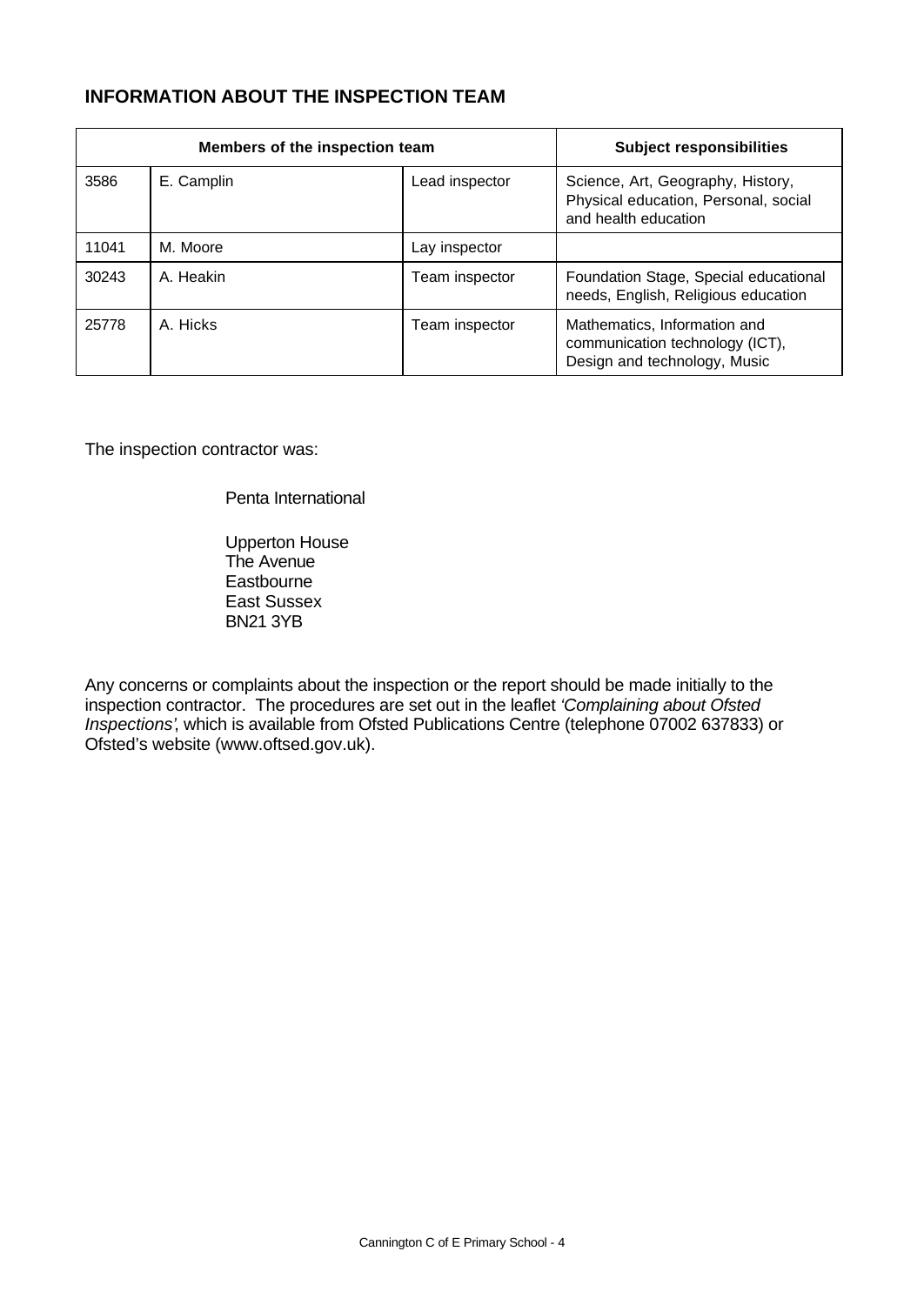## **REPORT CONTENTS**

|                                                                                                                                         | Page |
|-----------------------------------------------------------------------------------------------------------------------------------------|------|
| <b>PART A: SUMMARY OF THE REPORT</b>                                                                                                    | 06   |
| <b>PART B: COMMENTARY ON THE MAIN INSPECTION FINDINGS</b>                                                                               |      |
| <b>STANDARDS ACHIEVED BY PUPILS</b>                                                                                                     | 08   |
| Standards achieved in areas of learning, subjects and courses                                                                           |      |
| Pupils' attitudes, values and other personal qualities                                                                                  |      |
| <b>QUALITY OF EDUCATION PROVIDED BY THE SCHOOL</b>                                                                                      | 11   |
| Teaching and learning<br>The curriculum<br>Care, guidance and support<br>Partnership with parents, other schools and the community      |      |
| <b>LEADERSHIP AND MANAGEMENT</b>                                                                                                        | 16   |
| <b>PART C: THE QUALITY OF EDUCATION IN AREAS OF LEARNING AND</b><br><b>SUBJECTS</b><br><b>AREAS OF LEARNING IN THE FOUNDATION STAGE</b> | 19   |
| <b>SUBJECTS IN KEY STAGES 1 and 2</b>                                                                                                   |      |
|                                                                                                                                         |      |
| <b>PART D: SUMMARY OF THE MAIN INSPECTION JUDGEMENTS</b>                                                                                | 31   |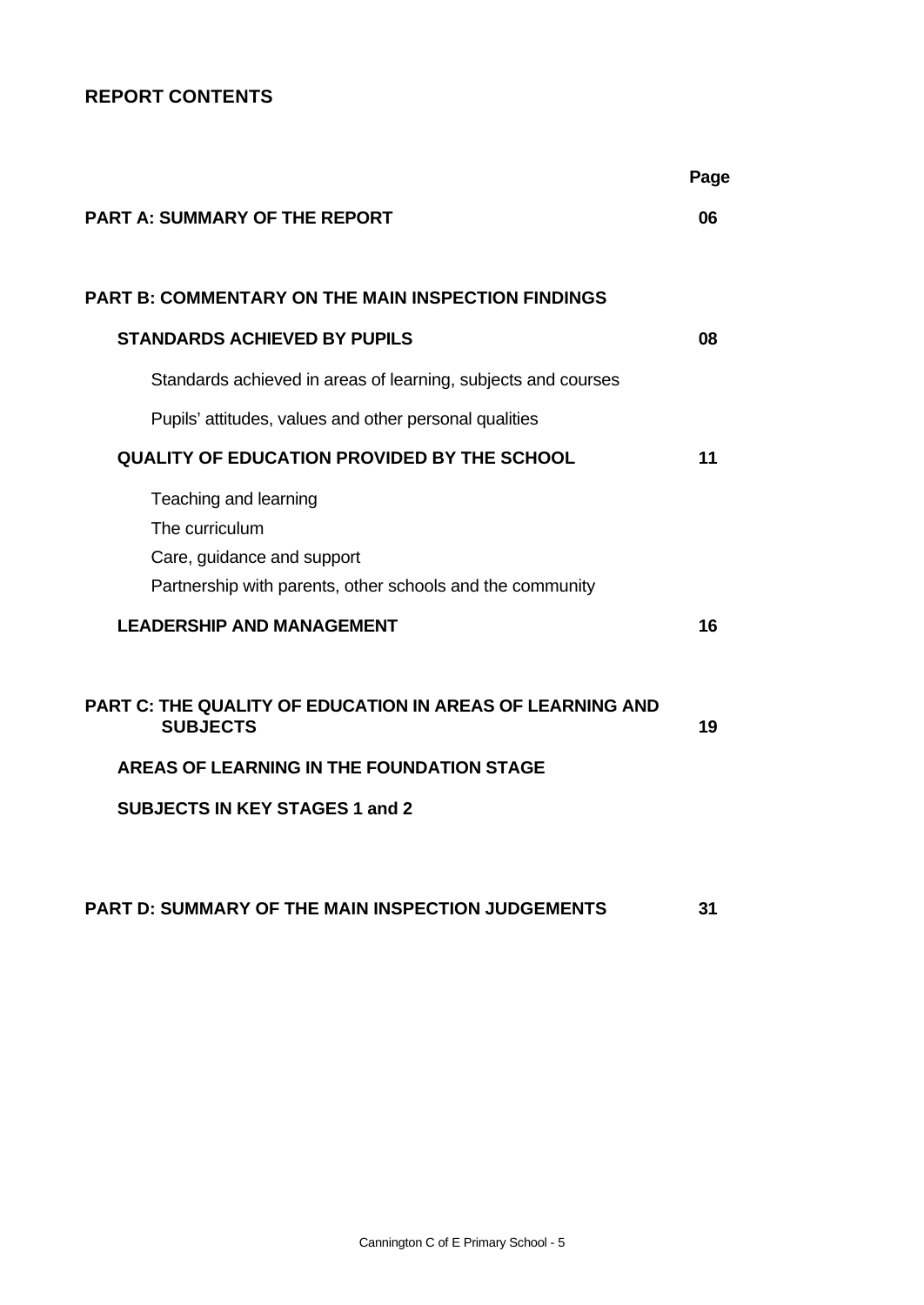# **PART A: SUMMARY OF THE REPORT**

## **OVERALL EVALUATION**

**The school's effectiveness is sound and its value for money is satisfactory**. Pupils in Year 6 reach standards that are above average. Pupils' achievement is satisfactory overall. Parents, staff and governors have full confidence in the headteacher who is capably leading and managing school improvement. The vast majority of pupils think well of the school. Governors are supportive but not yet sufficiently involved in accounting for the school's performance.

The school's main strengths and weaknesses are:

- Rapidly improving standards in English, mathematics and science.
- The headteacher and deputy headteacher work very well together to raise standards.
- The high quality of teaching and learning in the mixed class of pupils from Years 5 and 6.
- Consistently good teaching and learning in Reception despite accommodation deficiencies.
- Recent efforts to improve pupils' attitudes and behaviour are having a positive impact on their happiness, confidence and self-esteem.
- Provision for pupils with special educational needs is good.
- Some weak teaching in Years 3 and 4 prevents pupils from doing their best.
- Governors do not play a sufficiently prominent part in taking action to improve the school.
- Marking, practice in setting targets to achieve, and reports to parents, are inconsistent in quality.

The school's improvement since the last inspection is satisfactory, and has been good in the past two years. Standards have risen in line with schools nationally. Of the key issues, attainment is now average in information and communication technology. Planning for higher-attaining pupils is better, and very good in Years 5 and 6. There are now thorough systems for checking and recording pupils' attainment in English and mathematics. There is sound teaching about cultural diversity, and there are increasingly good opportunities for pupils to exercise initiative and to take responsibility. Marking has not improved enough in all classes and some teaching is still unsatisfactory.

| <b>Results in National</b>                               |                | Similar schools |                |                         |
|----------------------------------------------------------|----------------|-----------------|----------------|-------------------------|
| Curriculum tests at the end<br>of Year 6, compared with: | 2000           | 2001            | 2002           | 2002                    |
| English                                                  |                |                 | ◡              | $\overline{A}$          |
| <b>Mathematics</b>                                       | $\overline{A}$ | С               | $\overline{A}$ | $A^*$                   |
| Science                                                  | C              | B               | ◡              | $\overline{\mathsf{A}}$ |

#### **STANDARDS ACHIEVED**

*Key: A - well above average; B – above average; C – average; D – below average; E – well below average Similar schools are those whose pupils attained similarly at the end of Year 2.*

**Achievement is satisfactory overall but high in Year 6**. Standards in Year 6 in 2002 were above average overall. Results in mathematics in 2002 were in the top 5 per cent in the country mainly because of the very good achievement of the higher attainers. (A\*) Results in 2003 tests are likely to be even better. In contrast, the trend in test results in Year 2 is well below average and poor compared with similar schools. Since the national tests in 2002, there has been significant improvement in standards in Year 2 and achievement is satisfactory overall. Writing is currently above average whilst standards are average in reading, mathematics and science. In Years 1 and 2, the achievement of pupils of all levels of capability is good in writing, speaking and listening. In Reception, children also achieve well, especially in their personal and social development. They are well on course to meet the early goals expected for their age. Pupils in Years 3 and 4 do not always achieve as they should because teaching varies too much. Most pupils with special educational needs, many of whom are boys, achieve well.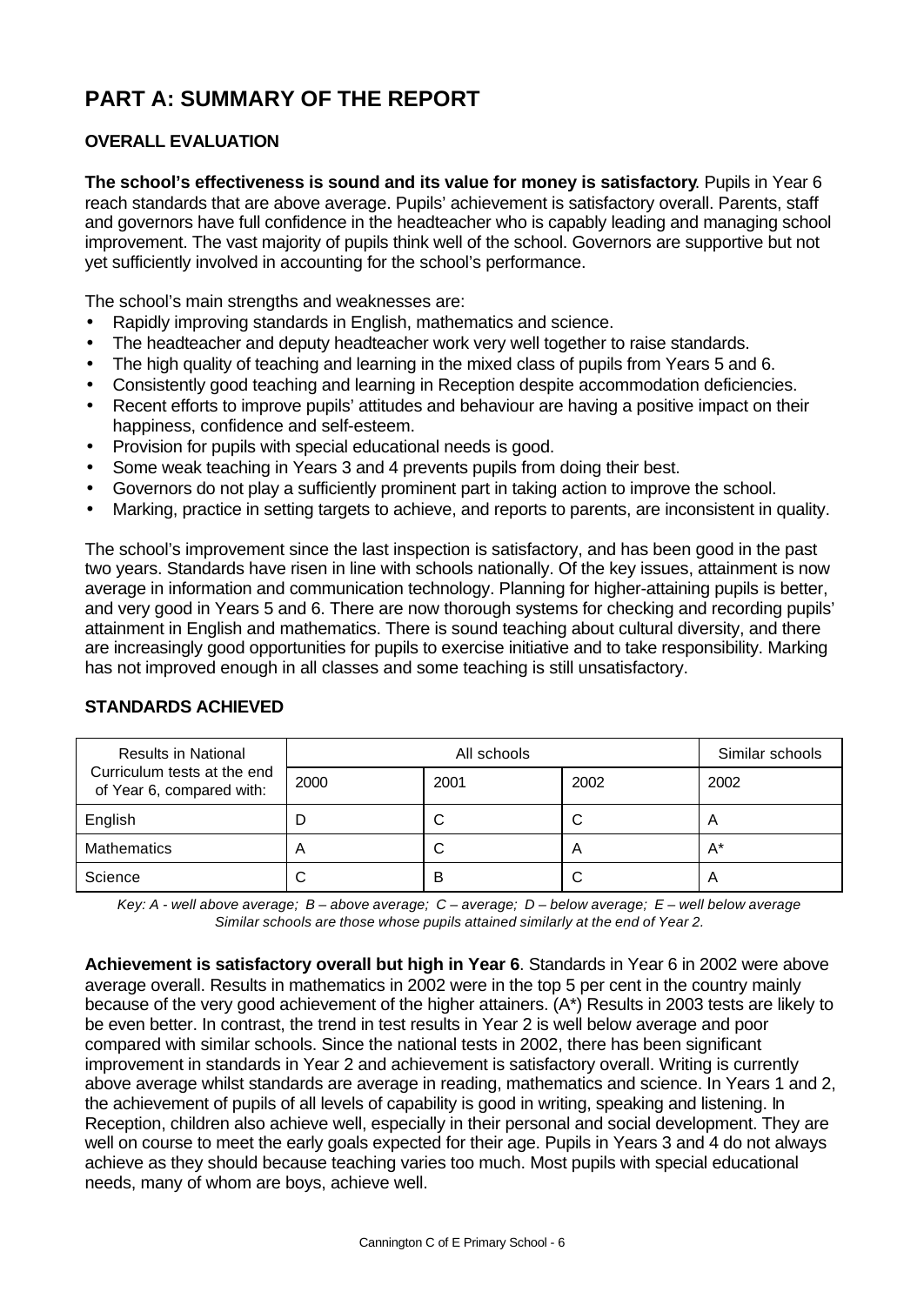**Pupils' personal qualities** are **good** overall. Their **spiritual, moral, social and cultural development** is also **good**. **The attitudes and behaviour of the high majority are good too**. Where they are not so good, it is because teaching lacks sufficient authority. Attendance is satisfactory.

#### **QUALITY OF EDUCATION**

**The quality of education** is **satisfactory**. **Teaching** is **sound overall**. In the best lessons, teachers provide a variety of interesting activities and pupils know exactly what they are trying to learn because teachers spend sufficient time explaining and discussing it. There is some unsatisfactory teaching and learning in Years 3 and 4 when the lessons do not provide sufficient challenge for pupils of different capability. This leads to immature behaviour that is not adequately corrected. The curriculum has sufficient breadth and balance. It is good for pupils with special educational needs. The school also skilfully promotes participation in sport, drama and art through its choice of school clubs. Procedures for child protection, support and guidance are secure, and health and safety practice is sound. Links with parents and the community are good. Children in Reception are disadvantaged by deficiencies in accommodation.

#### **LEADERSHIP AND MANAGEMENT**

**Leadership and management** are **good**. The new headteacher and the deputy headteacher lead by example to raise the quality of education. Curriculum managers provide good support. Effective teamwork has led to a sharper view of the school's weaknesses and the development of plans to address them. Governance is unsatisfactory because the governing body does not fully comply with some statutory duties and it relies too much on the headteacher to drive the school's future direction.

#### **PARENTS' AND PUPILS' VIEWS OF THE SCHOOL**

Parents and pupils have generally good views of the school. They appreciate the way staff listen to and respond to concerns and suggestions. Pupils think behaviour is improving but could still be better. Justifiably, parents want to know more about how to help children make good progress.

#### **IMPROVEMENTS NEEDED**

The most important things the school should do to improve are:

- Raise the quality of teaching and learning in Years 3 and 4.
- Increase the effectiveness of the governing body in accounting for the school's performance.
- Provide children and parents with better information about standards achieved, individual progress and what pupils can do to learn more effectively.
- Make sure that improvements to accommodation for Reception children take place as planned.

and, to meet statutory requirements:

• Ensure that the health and safety and race equality policies are up-to-date and fully implemented. Publish the arrangements the school makes for pupils withdrawn from collective worship and religious education and distribute the annual governors' report to all parents.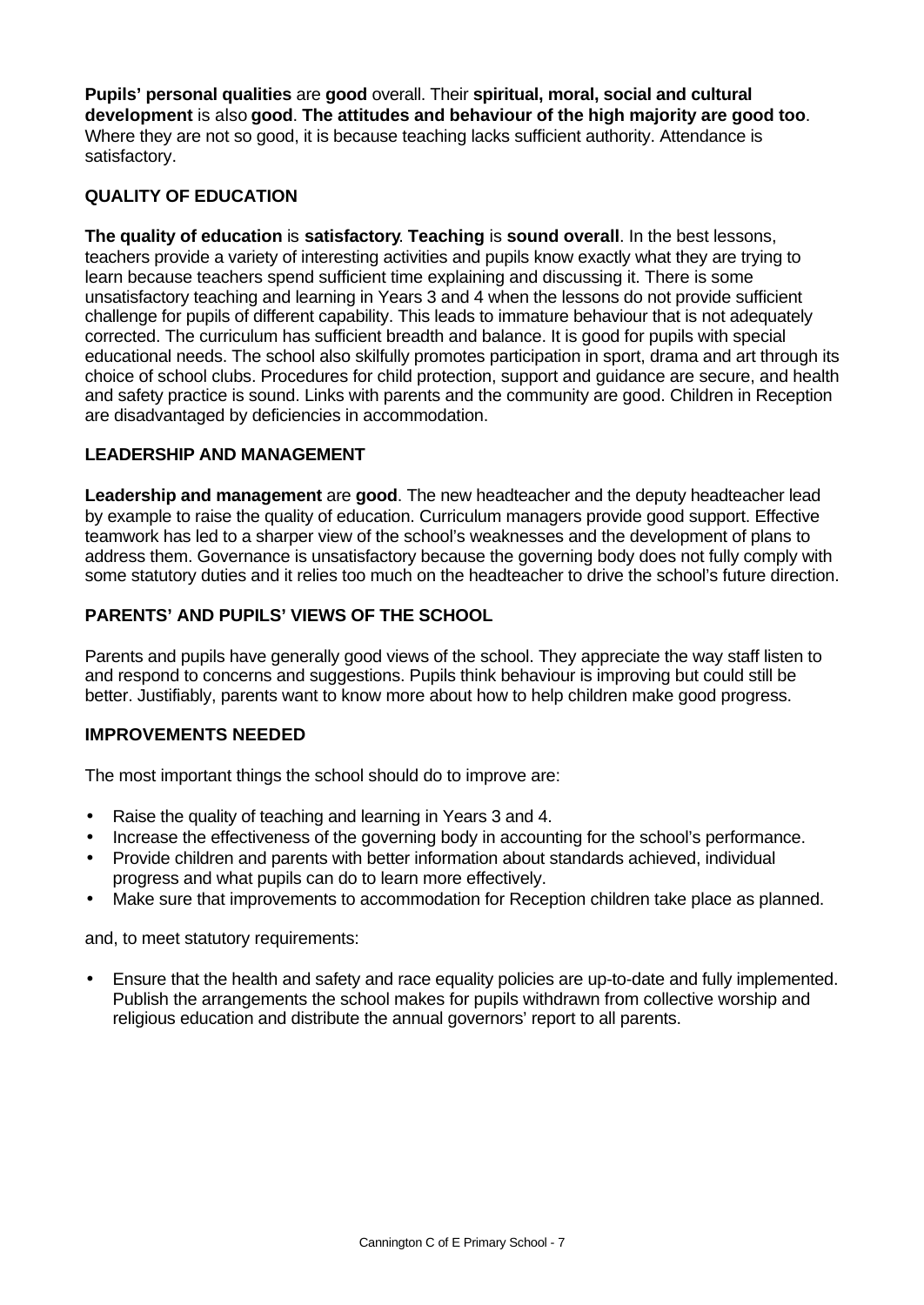# **PART B: COMMENTARY ON THE INSPECTION FINDINGS**

## **STANDARDS ACHIEVED BY PUPILS**

## **Standards achieved in areas of learning and subjects**

Achievement is satisfactory overall rather than good because the improvement pupils make is not seamless. As in previous years, compared to their performance when they were in Year 2, pupils in Year 6 have made very good progress. Irrespective of differences in capability, academically and personally, they are achieving well. In Years 3 and 4, though achievement is mainly satisfactory, there are times when pupils of different capability do not make the progress they should. The achievement of pupils in Years 1 and 2 is sound whilst children in Reception have all made a good start and are achieving well, especially in their personal and social development. Throughout the school pupils with special educational needs achieve well even when standards they attain are below average.

#### **Main strengths and weaknesses**

- Standards are rising and pupils in Year 6 achieve well in relation to their capabilities.
- Results in writing show marked improvement in both key stages.
- Children in Reception are good listeners, imaginative and resourceful.
- Pupils with special educational needs make good progress towards their improvement targets.
- Between 2000 and 2002 not enough pupils in Year 2 reached an above average standard.
- Pupils in Years 3 and 4 are capable of making more rapid progress.
- Boys do not have as good a record of achievement as girls, especially at the end of Year 2.

#### **Commentary**

1. Standards are rising because the headteacher and deputy headteacher are vigilant at checking how well pupils are achieving. They have introduced rigorous tracking procedures that enable them to map out progress in every year group. Each term they identify the pupils whose performance is good or better and those who are lagging behind their peers. They seek explanations for individual rates of progress and analyse trends over time, picking out teaching issues as they occur. They use the results to plan staff training and decide where extra support from learning support assistants is needed, for example, help for pupils with writing and spelling. They also purchase new resources when necessary, including more fiction and non-fiction books that appeal to boys and so motivate them to read more.

2. After poor results in the four years prior to 2003, results in Year 2 in 2003 show a pleasing increase in the percentage of pupils reaching an above average standard in reading, writing and mathematics, with writing showing the strongest improvement. This is because of a deliberate effort to increase the range of opportunities across the curriculum. Improvement has not been as marked in science, however, where results of teacher assessment were still too low compared with other schools. The school has recognised that there was a lack of attention to covering Level 3 work in Year 2, so that the more able were insufficiently challenged. The co-ordinator is working with colleagues to address this planning issue. There is, however, a recognised need to cater more successfully for boys who do not have as good a record of achievement as girls in other aspects of their work too, such as reading. This is why the school has just joined a special project run by the local education authority (LEA) aimed at raising the achievement of boys. The likelihood of success is good for several reasons. The return of a seconded teacher, good support for pupils with special educational needs, a settled teaching team in infant classes, and better induction for late admissions, are all making a positive difference to the progress pupils make in Years 1 and 2. Inspection evidence indicates that achievement in these year groups is now satisfactory.

3. High quality teaching accounts for the rapid progress pupils make in their last two years in school. Though boys did not reach the same high standards as girls in Year 6 in 2003 this is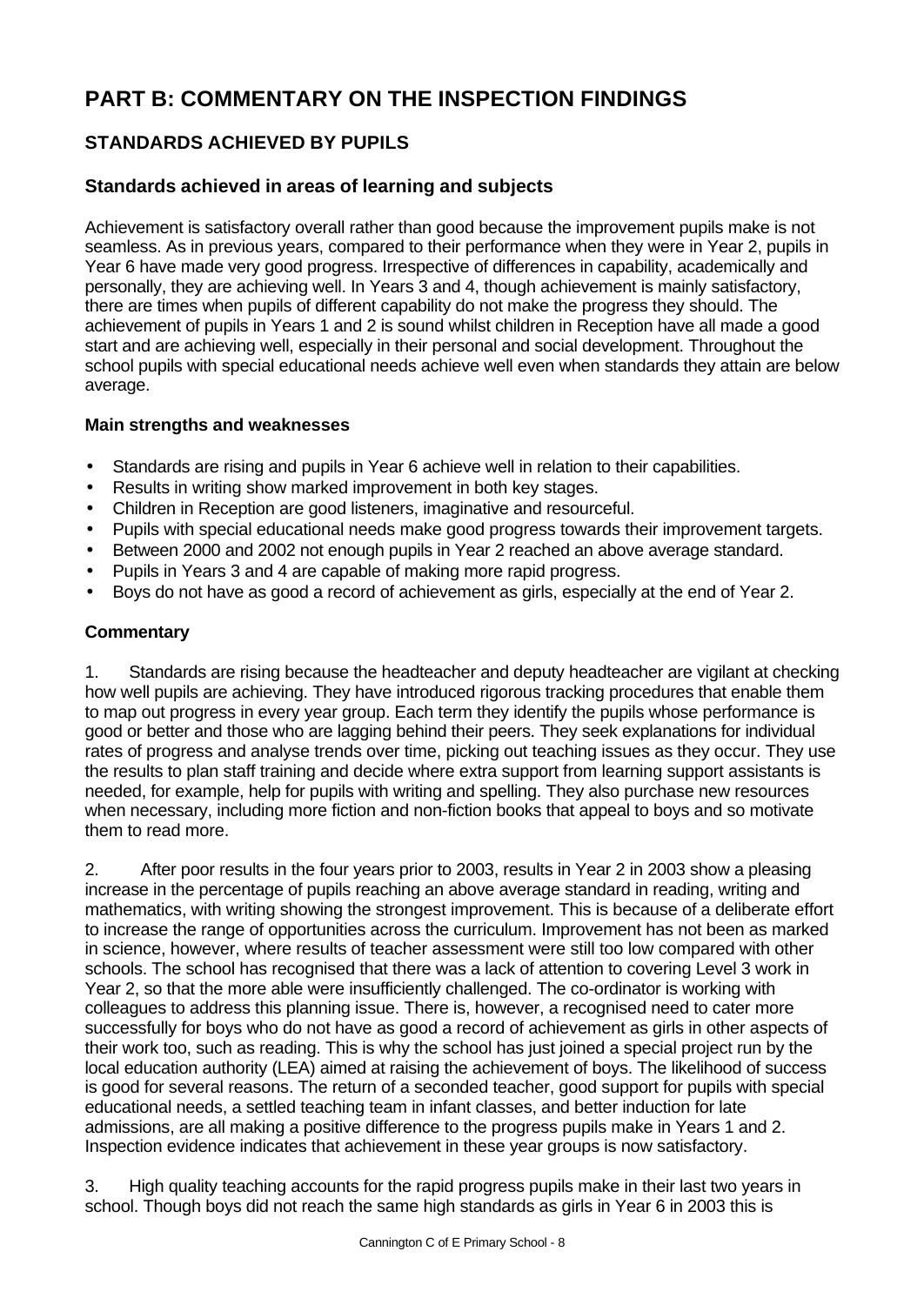because, overall, more boys than girls had special educational needs. Boys, in fact, do as well or better than the school expects of them by the end of the year. The school easily exceeded its targets in 2002 and 2003, though the headteacher and deputy headteacher agree these were not pitched at high levels. Those for 2004 are much more challenging. The expectation is that 81 per cent of pupils will reach or exceed the expected level in English and mathematics and 96 per cent in science. Almost 50 per cent are on course to attain Level 5 in English and mathematics and 60% in science. This is very good achievement when pupils' previous results in Year 2 are taken into account.

4. Most pupils who have special educational needs achieve well. This is because the school quickly identifies any pupils who have special educational needs and takes appropriate action in assessing those needs, consulting with the special educational needs co-ordinator and adapting their teaching methods appropriately. Teaching assistants support pupils effectively and help them to persevere and develop independence.

5. Between Years 2 and 4, pupils sometimes underachieve in lessons because work is not matched well to needs and pupils' attitudes and behaviour are not managed effectively. The school knows that standards achieved in these year groups should be higher. That is why it has made achieving consistency with the quality of planning to meet the needs of pupils of different capability a key priority. Teamwork is directed at this and support from the LEA is sought to give staff every opportunity to cater appropriately for pupils in their care. Training is taking place to help teachers make sure their assessments are thorough and helpful to pupils. Teaching is being rigorously monitored by the headteacher and deputy headteacher and targets are agreed with staff as required to help ensure that pupils are managed so that they make the best of their capabilities.

## **Key Stage 1**

|  | Standards in national tests at the end of Year 2 - average point scores in 2002 |
|--|---------------------------------------------------------------------------------|

| Standards in:      | School results | National results |
|--------------------|----------------|------------------|
| Reading            | 14.8 (14.2)    | 15.8 (15.7)      |
| Writing            | 14.1(13.3)     | 14.4 (14.3)      |
| <b>Mathematics</b> | 15.2 (14.2)    | 16.5 (16.2)      |

*There were 26 pupils in the year group. Figures in brackets are for the previous year*

#### **Key Stage 2**

#### *Standards in national tests at the end of Year 6 – average point scores in 2002*

| Standards in:      | School results | National results |
|--------------------|----------------|------------------|
| English            | 27.0(27.5)     | 27.0 (27.0)      |
| <b>Mathematics</b> | 28.6 (27.0)    | 26.7 (26.6)      |
| Science            | 28.8 (29.0)    | 28.3 (28.3)      |

*There were 26 pupils in the year group. Figures in brackets are for the previous year*

#### **Pupils' attitudes, values and other personal qualities**

6. **Provision for pupils' personal development is good**. The school has responded well to the previous inspection key issue to provide opportunities for pupils to take greater responsibility and show initiative in the day to day life of the school. It effectively promotes pupils' spiritual, moral and social development and cultural development is sound.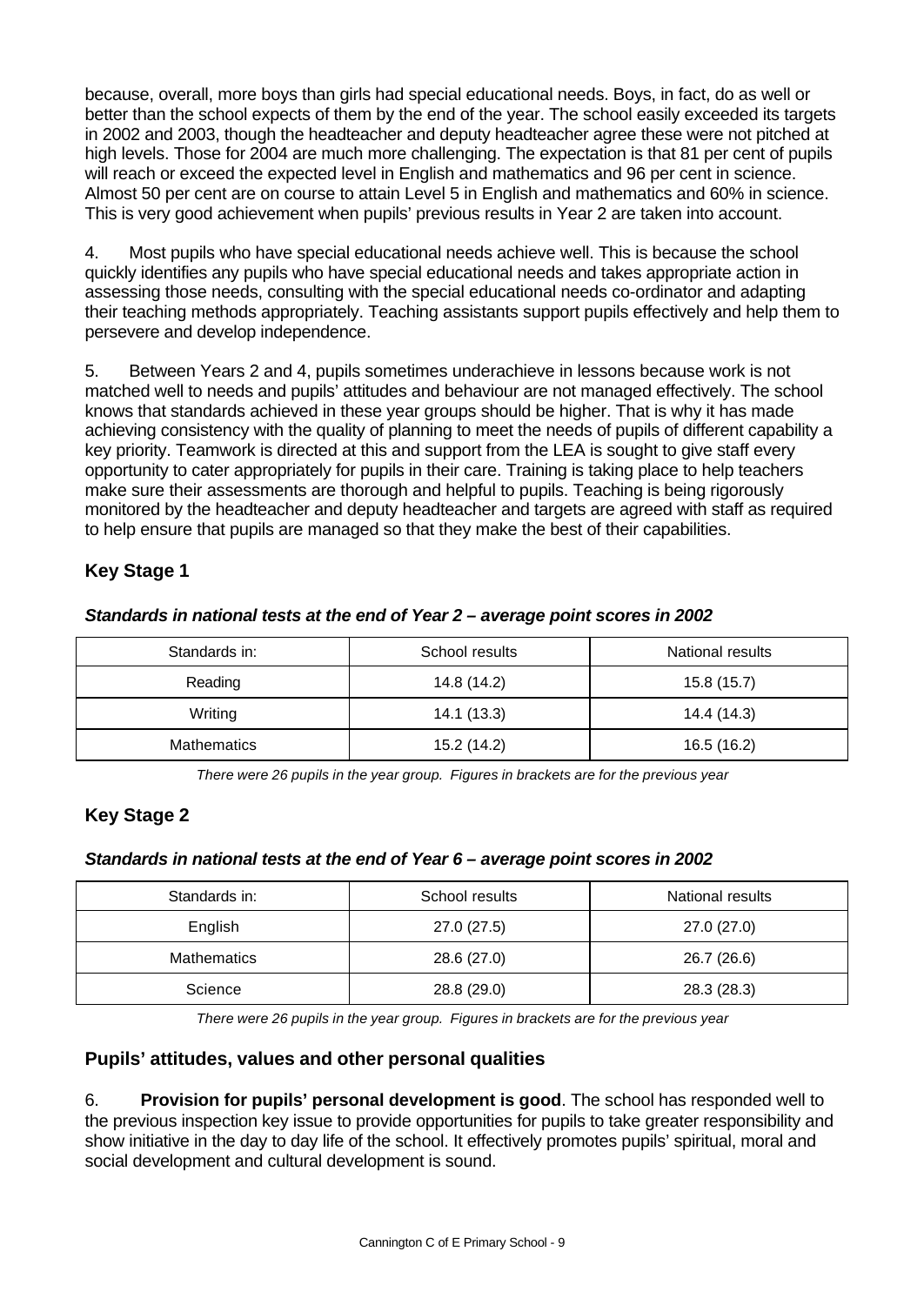#### **Main strengths and weaknesses**

- New initiatives to encourage independence, self-discipline and involve pupils in taking decisions are having a positive impact on pupils' attitudes to learning, behaviour and relationships.
- Reception children benefit from the emphasis on personal, social and emotional development.
- Close links with the church, pupils' families and the wider community are helping to improve pupils' understanding and appreciation of religious and moral values.
- Educational visits and extra-curricular activities extend pupils' interest in learning.
- Some pupils still worry about bullying.
- Occasionally, lessons are unsatisfactory because behaviour is not managed well.

#### **Commentary**

7. **Attendance** has improved since 2002 and is within normal bounds. For the year ending May 2003 authorised absence was 5.6 per cent and unauthorised was 0.2. Pupils arrive at school punctually and parents report reasons for keeping pupils out of school when they are ill. The school promotes good attendance by regular reminders of its importance and by a special award for a full term's attendance. A temporary exclusion was justified and it was not necessary to repeat this sanction again.

#### *Attendance in the latest complete reporting year 2002*

| Authorised absence (%) |  |  | Unauthorised absence (%) |     |
|------------------------|--|--|--------------------------|-----|
| School data:           |  |  | School data:             |     |
| National data:         |  |  | National data:           | 0.5 |

*The table gives the percentage of half days (sessions) missed through absence for the latest complete reporting year.*

#### **Exclusions**

| <b>Categories used in the Annual School Census</b> |  | No of pupils<br>on roll |  | Number of<br>fixed period<br>exclusions | Numb<br>perma<br>exclus |  |
|----------------------------------------------------|--|-------------------------|--|-----------------------------------------|-------------------------|--|
| White - British                                    |  | 155                     |  |                                         |                         |  |
| White – any other White background                 |  |                         |  |                                         | 0                       |  |

#### *Ethnic background of pupils Exclusions in the last school year*

| No of pupils<br>on roll | Number of<br>fixed period<br>exclusions | Number of<br>permanent<br>exclusions |
|-------------------------|-----------------------------------------|--------------------------------------|
| 155                     |                                         |                                      |
|                         |                                         |                                      |

*The table gives the number of exclusions, which may be different from the number of pupils excluded.*

8. Attitudes are good. In most lessons, pupils listen attentively, take part readily in discussions, and are keen to complete their work. Most pupils respond very well to adults' high expectations of them and their effort is generally purposeful, such as when the oldest pupils investigated local traffic issues. The youngest children settle quickly and the atmosphere in Reception is delightful. By Years 5 and 6, pupils display maturity beyond their years. They work reliably on their own and respond receptively to the classteacher, who involves pupils of different ability very well. Where attitudes and behaviour are less than satisfactory, this is because the tasks set do not motivate pupils to maintain a sufficiently high level of interest. In one physical education lesson, for example, there was inadequate attention to encouraging pupils to improve ball skills. The response of pupils with special educational needs deteriorated because they did not get enough positive feedback from the teacher.

9. Behaviour is good overall and is exemplary when pupils come together for assemblies. It is also often very good during lessons. The pupils themselves say that other children are becoming better behaved and friendly but some still have some worries about unkind behaviour. Whilst there have been isolated incidents of bullying, parents and pupils report that the school's handling of these is increasingly effective.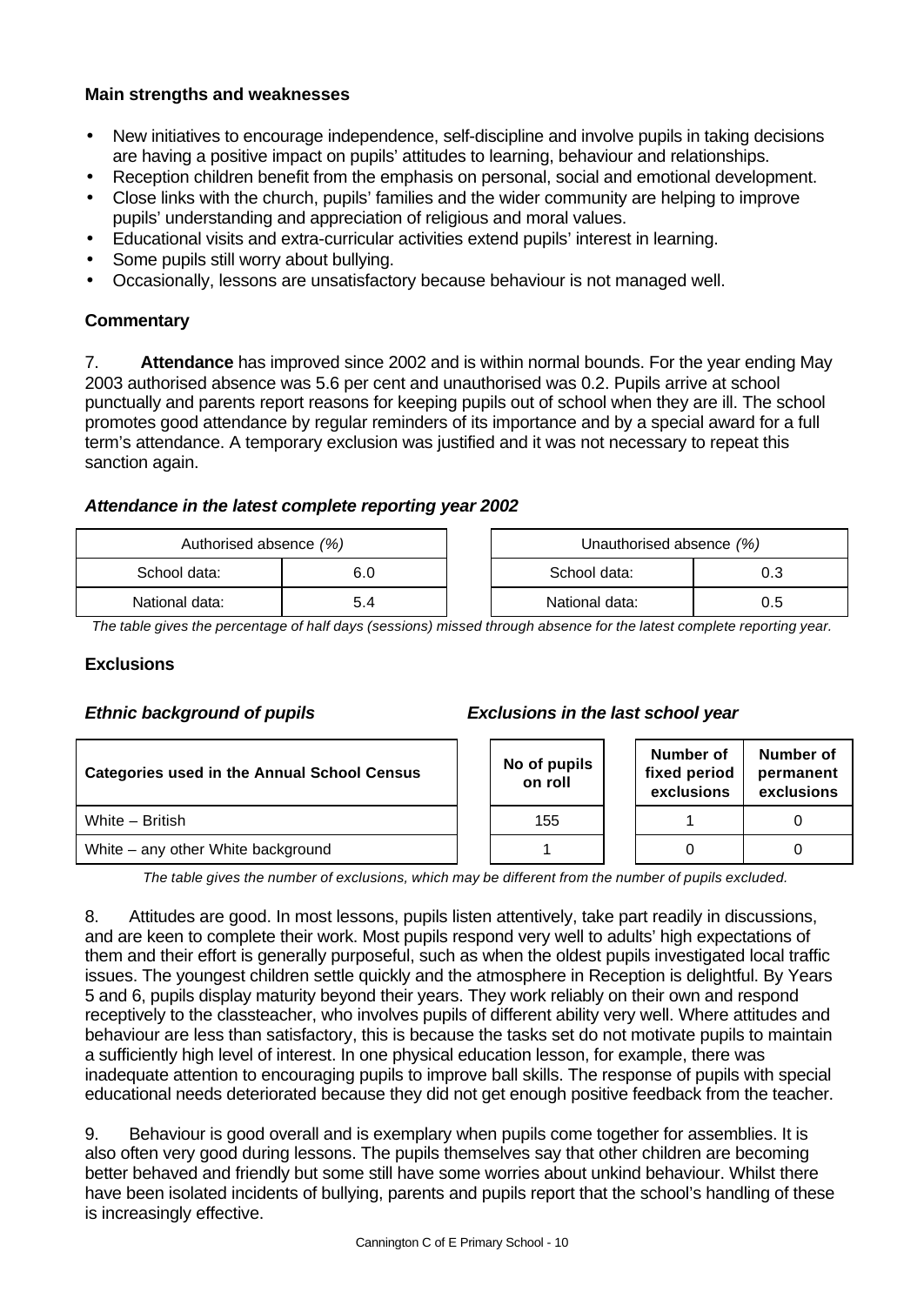10. Relationships in the school are good and this is encouraging for pupils who have special educational needs, helping them to feel secure and promoting confidence and self-esteem. The work and attitudes of pupils who have special educational needs is carefully recorded, monitored and reviewed; this results in the school providing good opportunities for learning.

11. Daily assembly and special family services at the church reflect the school's strong Christian ethos. They are well organised, stimulating and promote pupils' spiritual development well. They provide regular moments for reflection. One such assembly about peace impressively involved the youngest pupils in a dramatisation of the story 'Peace at Last' and captured all pupils' attention. Pupils have a strong sense of fair play and awareness of conservation principles. They frequently discuss actions and beliefs that they believe are right and wrong during lessons and assemblies. They help establish class rules and participate in worthwhile schemes, such as re-cycling rubbish and raising funds for 'Water Aid'. Celebration assemblies on Fridays are very successful and pupils and parents look forward to them. This is because pupils identity with the house system and this assembly is the time when they share achievements and earn house-points.

12. Pupils are fully involved in trying to make school as happy a place as possible. They are encouraged to make suggestions and shoulder responsibility. For example, playtimes used to be a problem. Then the newly formed School Council was consulted and suggested solutions. Its class representatives persuaded adults to purchase more play equipment and enterprisingly even raised money towards it themselves. They also said that adults should implement school rules more fairly and staff responded positively by reviewing their practice. Supervision has, and is still being, improved. In a survey of their views, a high percentage of the sample group of pupils wrote that playtimes are now the time of day they like best! Pupils collaborate well for house activities, ably led by house captains. Monitors supervise the use of playground equipment at playtime, help operate the overhead projector in assemblies, look after registers and perform other useful tasks. The school has a 'chums' system that further encourages pupils to care for each other.

13. To foster both social and cultural development, the school runs a different club every day afterschool. All of them are well attended. The performing arts club is very popular. Older pupils also enjoy French lessons and writing to a school in France. Sporting links with other schools are good. Pupils in Years 4 to 6 have opportunities to go on residential visits which parents say helps them to develop independence and self-confidence. Displays around the school, and topics about other countries, such as Mexico, soundly foster pupils' interest in cultural diversity. It is less clear, however, how the governing body monitors the provision for race equality or celebrates good relationships between pupils of different backgrounds. The last recorded racist incident was in May 2002 but governors did not report it to parents or state whether such incidents are reducing.

## **QUALITY OF EDUCATION PROVIDED BY THE SCHOOL**

14. The quality of education provided is sound. Previously reported shortcomings in the way the school caters for its higher-attaining pupils have been satisfactorily addressed.

## **Teaching and learning**

15. The quality of teaching provided by the school is satisfactory. Teaching and learning in the Foundation Stage are consistently good whilst in Key Stages 1 and 2 both are satisfactory. Assessment is sound overall and good in English and mathematics, though its use is not sufficiently effective in every class.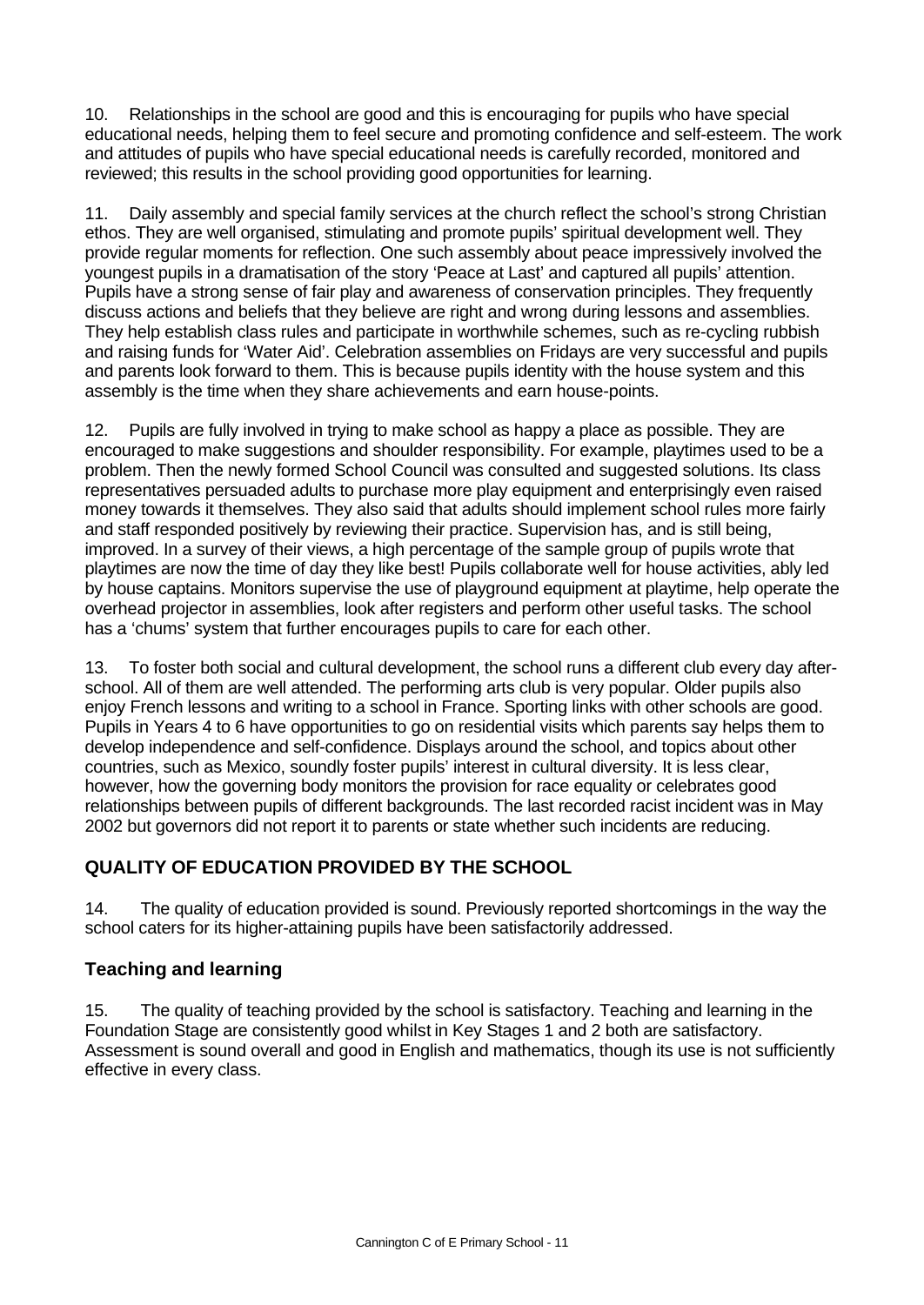#### *Summary of teaching observed during the inspection in 23 lessons*

| Excellent | Very good | Good | Satisfactory | Unsatisfactor | Poor | Very Poor |
|-----------|-----------|------|--------------|---------------|------|-----------|
|           |           |      |              |               |      |           |

*The table gives the number of lessons observed in each of the seven categories used to make judgements about lessons.*

#### **Main strengths and weaknesses**

- Teaching provides a high level of challenge in the mixed class of pupils from Years 5 and 6.
- Consistently good teaching in the Foundation Stage leads to good learning despite accommodation deficiencies.
- Teaching for pupils with special educational needs is good and raises their self-esteem.
- The school has developed good assessment procedures in English and mathematics, though their use still requires consolidation.
- Teaching assistants help pupils to persevere with their work and become increasingly independent.
- Some teaching lacks authority in Years 3 and 4.
- Work in books indicates a lack of consistency in the quality of marking.
- $\bullet$  There is inconsistent use of plenary<sup>1</sup> sessions to help pupils understand how well they progress.

#### **Commentary**

16. Most teachers plan effectively. They have a clear understanding of what they want pupils to learn and how they should be taught. In the better lessons teachers make a brisk start, clearly outlining the lesson objectives and reviewing previous work so pupils become confident in their ability to progress. In less successful lessons pupils are restless and uninspired by the lesson content so their learning is limited. Where good teaching was seen, for example, in an English lesson in the mixed Year 2 and 3 class, teaching was based on very secure subject knowledge. The importance of trying was emphasised; making a mistake is all right as long as you give of your best.

17. In the very good lessons in the class of oldest pupils, teaching challenges pupils intellectually and creatively. This was evident in an art lesson as pupils confidently discussed the abstract style of Barbara Hepworth who they were studying as an inspiration for sculpture. They were able to apply their knowledge to their own work and were absorbed and challenged throughout the lesson. The plenary was very skilfully managed. Pupils eagerly volunteered positive and mature opinions about their work. This improved their ability to express preferences and appreciate the efforts of everyone else. This very successful plenary enabled the teacher to discretely assess pupils' progress and consider how to build on success in the next lesson. However this good practice in managing the end of lessons is not evident across the whole school and is an area for improvement.

18. Teachers consider carefully how to organise pupils for different classroom activities. They modify work, especially in English and mathematics, for pupils who have difficulties with their learning, placing pupils in groups where they can learn effectively. Teaching support staff are deployed well and are effective in encouraging pupils with special educational needs and lowerattaining pupils to tackle work and achieve well. Support staff are well informed and diligent in making sure pupils understand the tasks, gain full benefit from their lessons and become self-motivated and independent learners.

19. Pupils usually behave well in this school. Where teaching lacks direction or firm management, however, and the purpose of activities is not explained to pupils, they become confused and lack motivation. This results in unsatisfactory learning not only for those pupils who need specific

l <sup>1</sup> *A plenary session is the discussion that takes place between teachers and pupils at the end of lessons*.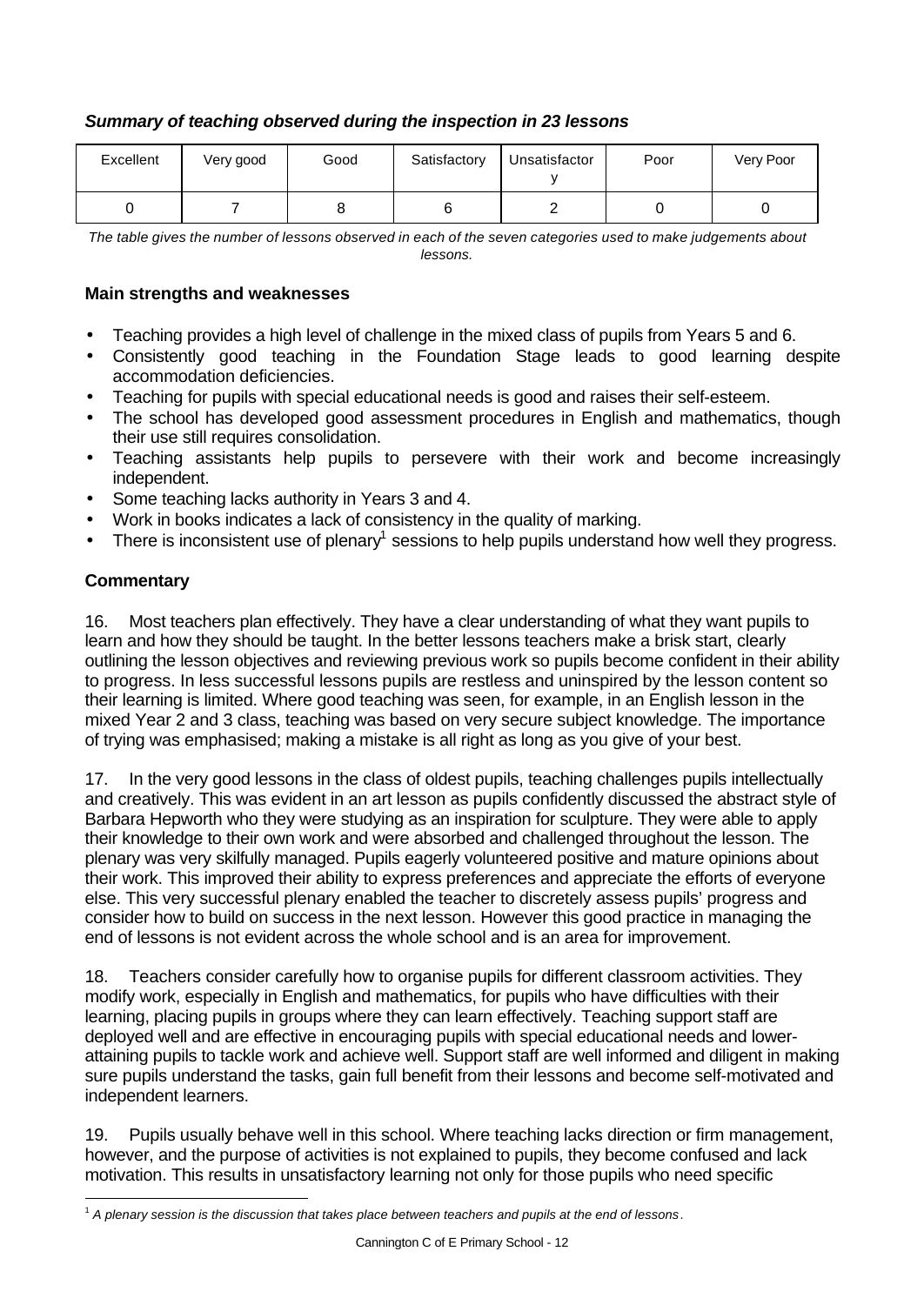behaviour management strategies but also for the rest of the class. This was evident in the mixed Year 3 and 4 class where some pupils' attitudes in physical education and English slowed learning. Where teachers are confident, have established effective classroom routines, and insist on mature behaviour, pupils concentrate and enjoy their work. They also work collaboratively and independently, respond well, enjoying the trust given by their teachers.

20. In Reception, regular assessments are made so all staff know what children can do and what they need to do next. The teacher and support staff manage children very well. Sharply planned teaching sessions balanced with a wide range of less formal activities are successful in helping children to achieve well in all areas of the curriculum, especially personal development.

21. Assessment procedures are good in English and mathematics and satisfactory overall for other subjects. Information about pupils' progress is gathered in a variety of ways, analysed and used to set targets to extend pupils' levels of achievement. The information has proved to be reliable, confirming the need to focus on spelling throughout the school in order to sustain rising standards in writing. A scrutiny of pupils' previous work shows, however, that some teachers lack skill in marking. Pupils say that it would be helpful to receive more comments about what they do well and how they can improve.

## **The curriculum**

23. The curriculum is satisfactory overall. Opportunities for enrichment through activities outside of lessons are good. Accommodation for children in the Foundation Stage is unsatisfactory, and in particular makes supervision of children difficult.

#### **Main strengths and weaknesses**

- Writing, speaking and listening are promoted well throughout the school. This is contributing to rising standards, especially in writing.
- 'Booster' classes for mathematics contribute well to standards that pupils reach in Year 6.
- Provision for pupils with special educational needs is good and based on a secure understanding of needs.
- Sport, drama and school productions enrich the curriculum and contribute well to pupils' personal development.
- Pupils prepare for secondary education very well, including learning French.
- Curricular planning is sound, but teachers do not make enough use of links between subjects.
- The design of the Reception classroom restricts children's access to a good learning environment.

#### **Commentary**

23. Speaking and listening are promoted well in subjects, such as art and science, where pupils are encouraged to discuss their observations and feelings. A good example was in Year 2 as pupils shared ideas about the properties of the cake mixture with which they were working. Opportunities for writing are varied and interesting leading to rising standards in writing. For example, pupils practise summarising skills in recording key factual information about Anglo-Saxon Kingdoms. They adapt what they learn when studying St Paul's missionary journeys in religious education to write about what they would themselves take on holiday to places, such as Cyprus.

24. Additional booster classes in Year 6 help pupils to achieve well in mathematics. They allow pupils to be taught in two smaller groups, each closely geared to pupils' needs and abilities.

25. The school quickly identifies any pupils who have learning or behaviour difficulties and teachers take appropriate action, consulting with the special educational needs co-ordinator and adapting their teaching methods appropriately. Where pupils are sufficiently mature they are aware of the targets and after discussion with a teacher older pupils sign their individual plans to show their agreement to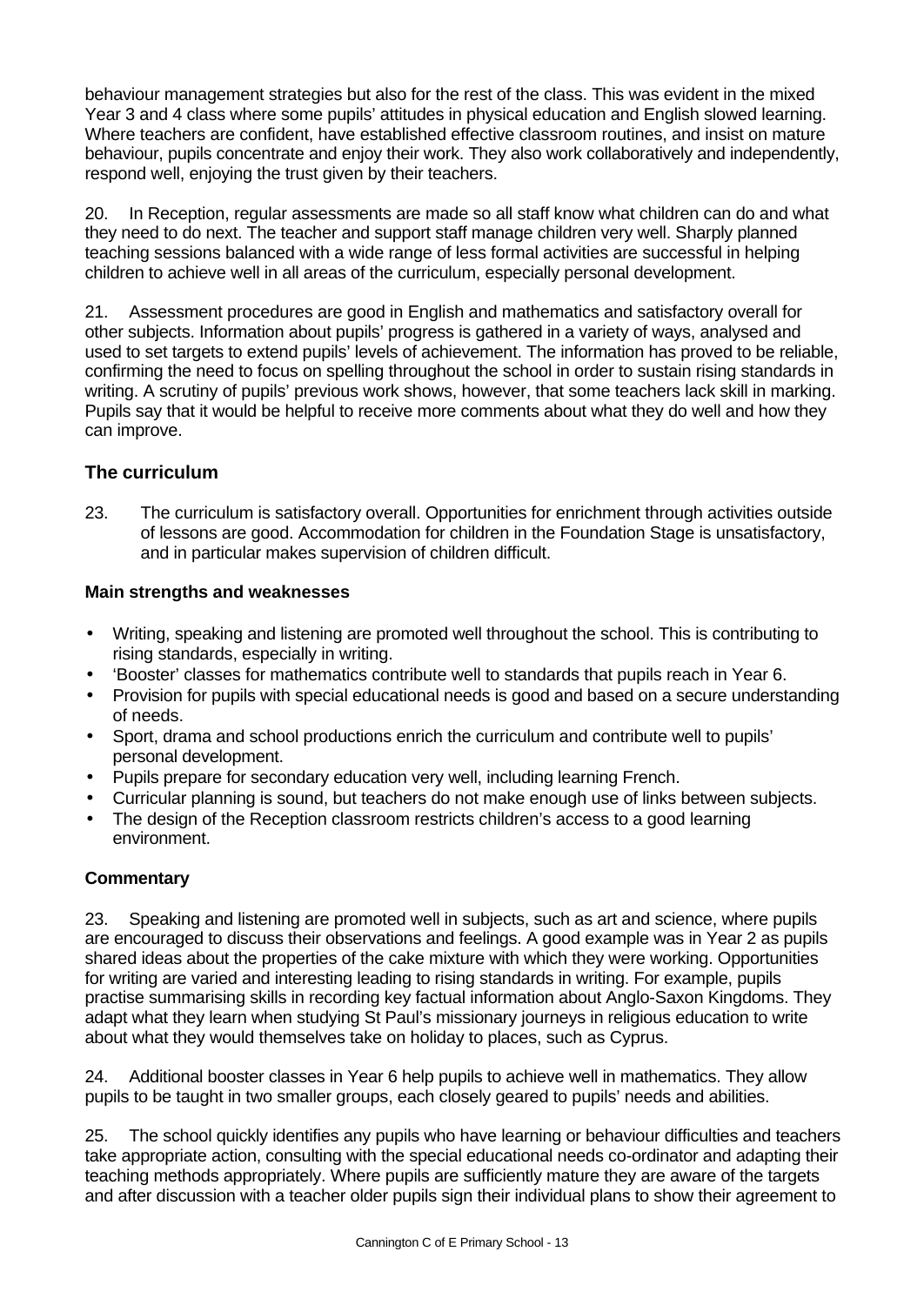do their best. Small groups of pupils are withdrawn to work on their social skills, very good progress being made in discussing positive feelings and understanding the impact on other people when negative remarks are made.

26. The school provides a stimulating programme of personal, social and health education from the time that children start school. Education about drugs' awareness is particularly good. This was clearly evident when two older pupils saw a discarded syringe near the school and immediately reported it to the headteacher, as they understood its potential danger. Visits and visitors play a big part. For instance, the visit of a guide dog and his owner inspired lots of thoughtful questions. The visit of a drama specialist, linked to work on the Vikings was particularly good at developing pupils' skills in working as a team as they re-enacted scenes about making a Viking longship. Pupils' selfconfidence and self-reliance are further enhanced by opportunities to compete against other local schools in a range of sports tournaments and to take part in performances, such as an 'Old Time Music Hall'.

27. The school organises personal development in Reception very well with appropriate emphasis on settling children in and developing their confidence and respect for school expectations. There is also a very good programme of events to help pupils as they prepare for secondary education. Pupils learn French, taught by language specialists from the local comprehensive school. They visit the school for taster activities and to meet pupils from other primary schools. Members of staff meet regularly to ensure that the transfer of information between schools is smooth and efficient, enabling pupils to get off to a good start.

28. National strategies for literacy and numeracy, and other planning guidance following changes to the National Curriculum in 2000, have been securely implemented. However, apart from the development of literacy skills across the curriculum, links between subjects have not been fully exploited to make the best use of curriculum time. The headteacher, staff and governors are aware of this weakness and have recently produced a comprehensive school curriculum framework to help improve the way all subjects are planned.

29. Learning resources and school accommodation are satisfactory overall. Changes are planned to the Reception class but accommodation is currently unsatisfactory. At present lessons are disturbed by people walking through, as it is a main thoroughfare inside the school, and there is no ready access to an outdoor play area. Moreover, if learning support staff take groups of pupils to work elsewhere, it is very hard for the teacher to make good use of the remaining space because it is impossible to supervise the whole area adequately. The accommodation restricts the teacher's ability to use it flexibly and imaginatively.

## **Care, guidance and support**

82. The arrangements for pupils' care, welfare, health and safety are satisfactory. Pupils receive good support and advice from teachers and non-teaching staff and recent initiatives to involve pupils in the school's work and development are working well.

#### **Main strengths and weaknesses**

- The school has good child protection procedures.
- ß Pupils have confidence in the support, guidance and advice they have from staff.
- **Induction arrangements for pupils are good, especially for children in Reception.**
- The school acknowledges that its policy for health and safety requires updating and action is required to ensure that pupils are not put at risk from some windows opening at child level.

#### **Commentary**

31. All matters relating to Child Protection are carefully managed, including training for all staff, the maintenance of up-to-date documentation and liaison with outside bodies. Pupils on the 'At Risk'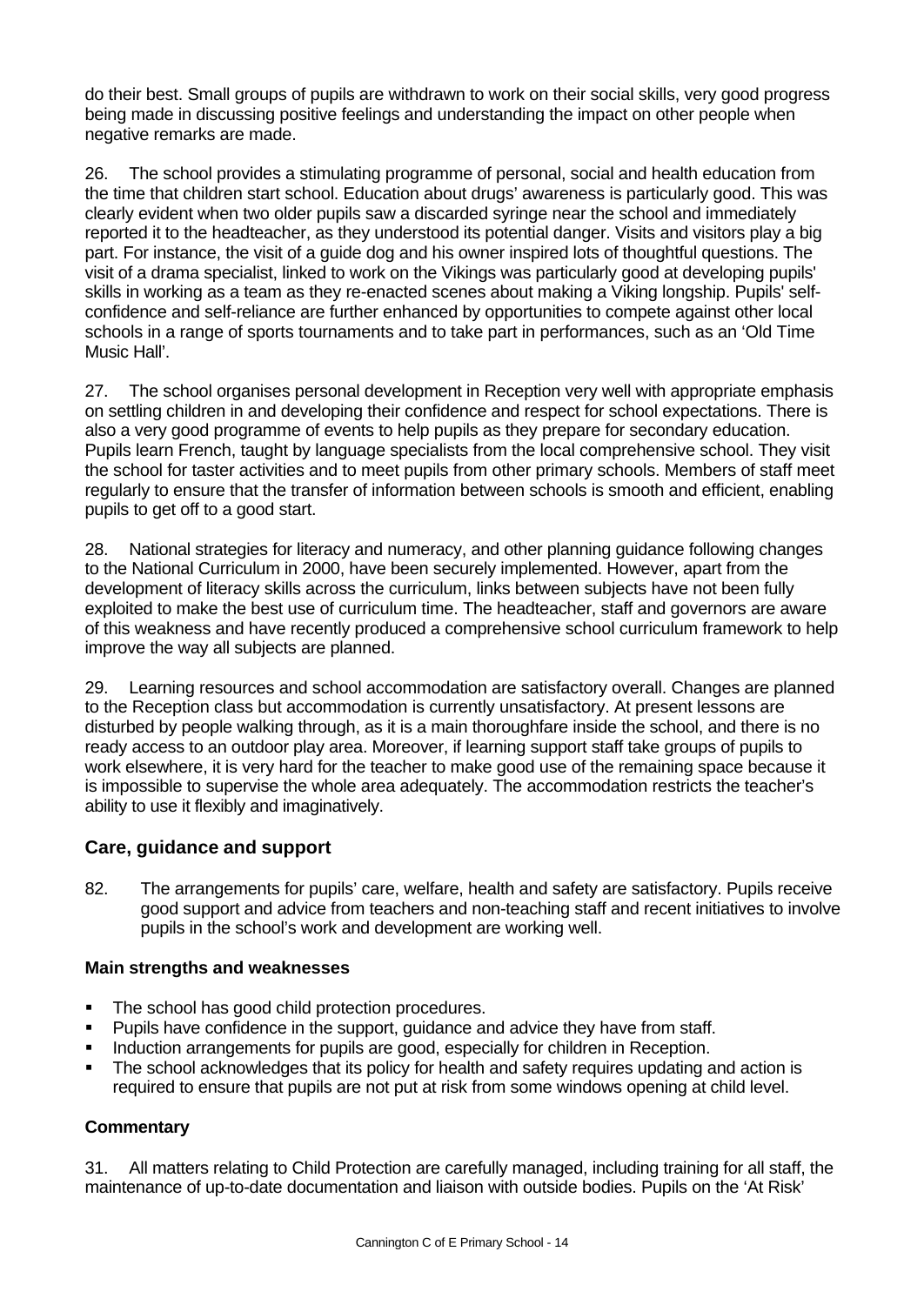Register are carefully monitored and records of their progress are accurately recorded and well maintained.

32. Both teaching and non-teaching staff display a high level of concern for all pupils. Although their pastoral progress is not formally recorded, because staff know all pupils and have regular discussions about them, pupils' anxieties are identified quickly and staff respond appropriately. For example, pupils were encouraged to offer suggestions, via the School Council, for overcoming the problems they experienced at playtimes. This led to a happier atmosphere at lunch-time.

33. Pupils have good and trusting relationships with adults at the school. Pupils feel free to seek help, advice and support and report that they are happy at school most of the time.

34. The school gives good levels of support to pupils with special educational needs. These pupils are successfully integrated into the life of the school. The school monitors this group of pupils well and initial assessment is quickly followed up by individual education plans to make provision tailored to their learning needs. Regular reviews are held to ensure that pupils make progress. Parents and pupils are purposefully involved and the school has good relationships with the external agencies with whom it liaises.

35. The school does its best to give new pupils a good start at Cannington. Staff visit most nursery establishments prior to children being admitted to Reception. Meetings are held with parents in the summer term and children visit their classroom. Parents are allowed to stay with their children for the first days of school life and children settle very quickly into the routine because of the strong measure of help and support they receive.

36. Involvement of pupils through seeking and valuing their views is good. Pupils are pleased to be elected as members of the School Council, which meets regularly to discuss matters of school interest and how pupils can help others in the local and wider community. Pupils have been active, for example, in deciding how to raise money for charities and in evaluating the success of school rules and standards of behaviour.

37. The headteacher had concerns that the health and safety policy was out of date and that one part of the school building was ill designed for young children. The premises and buildings committee has very recently re-written the policy, but it has yet to be ratified by the governing body. The last formal LEA health and safety audit was carried out in July 2000 and the school is still awaiting action to address the potential hazard presented by a classroom window opening directly onto a former pedestrian access route. A new audit was arranged during the inspection.

#### **Partnership with parents, other schools and the community**

38. Links with parents and the community are good and the school has good mechanisms for the transfer of pupils from nursery to Reception and from Year 6 to high school.

#### **Main strengths and weaknesses**

- Written information to parents is predominantly good though reports on pupils' progress do not give sufficient detail.
- ß Links with parents are good overall.
- The school has particularly strong links with the feeder secondary school.

#### **Commentary**

39. The school's links with parents are helpful to pupils. The school warmly welcomes them as partners and they help in a number of ways, including hearing pupils read, assisting on visits, making story sacks and attending special celebration assemblies. The school has eleven pupils who are Jehovah Witnesses and do not attend collective worship. Parent volunteers of the same faith organise and lead special reflection time for them when their peers are attending whole-school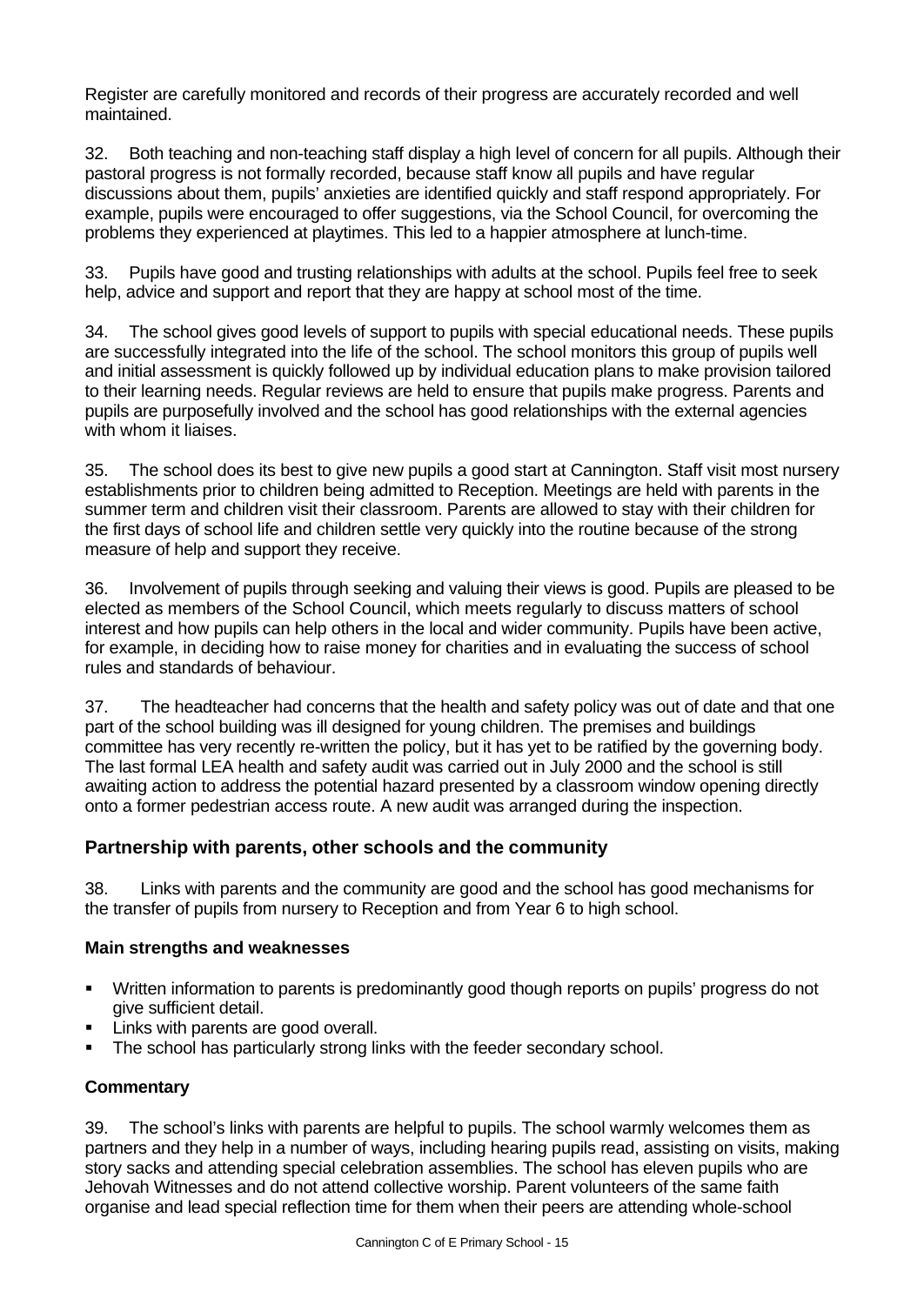assemblies. This is very good practice though the governing body does not fulfil its duty to inform parents via the Prospectus of the arrangements it makes when parents exercise their right to withdraw children from religious practices. Parents are also encouraged to help with homework and to participate in family services at the church. The 'family learning' weekend is another innovative attempt to further the potential of the partnership and to work even more closely with the Parent Teachers Association on ICT, drama and singing workshops. This is a real incentive to pupils to learn as part of a family group.

40. Information provided by the school is good apart from the production of end of year progress reports. The school brochure is well prepared, clearly written and gives full and interesting information about the policies of the school and its aims. Newsletters are regularly produced giving good information about activities promoted by the school and future events. The Governors' Annual Report to Parents is clear and concise and gives parents useful information, including a full financial statement. It is made available to parents at the school by request, but not automatically distributed. Reports are written at the end of the summer term but do not give sufficiently clear information to parents on what pupils have studied, grades awarded or targets for future learning. Parents say they would like to know more about how standards are assessed and how they can help at home. The school has already made arrangements to hold a training day for teachers about how to improve the quality of written reports.

41. Parents agree that they have open access to school. They find the headteacher approachable as she makes herself available in the playground each morning to meet parents. She regularly contacts them if the school has any cause for concern or praise they wish to give. The school actively consults parents about specific issues; for example, it sought their views and took them into account when introducing the Healthy Schools Initiative and the drafting of a new Mission Statement. Governors play their part too. For example, parents were invited to attend a meeting with the governing body to discuss the new positive behaviour initiative. Working parties have been formed to discuss its impact and parents have been invited to be members.

42. The school maintains close relationships with parents of pupils with special educational needs. Parents are always invited to reviews of their statements and individual education plans. Increasing numbers of parents accept the invitation and become involved in setting realistic learning targets.

43. Links with the community and other educational establishments are very good. Pupils are very active in the community. They participate in a church service once per month. Pupils in Year 6 organised a Blue Peter 'bring & buy' sale for the benefit of the local community. The 'duck race' during the summer is very popular and attracts visitors from far and wide and senior citizens are invited regularly to school concerts. The school is an active member of a local consortium of schools that pool resources to provide curriculum enrichment for pupils, such as a visit by the Action Track Theatre Company.

44. Procedures for the transfer of pupils are very good. The school liaises extremely well with the receiving secondary school so that pupils feel able to start their new school with confidence. For example, pupils with special educational needs have their own specially planned visit accompanied by the co-ordinator for special educational needs.

## **LEADERSHIP AND MANAGEMENT**

46. Leadership and management are good overall. The school is well led by the headteacher and her deputy, ably supported by others with management responsibilities. School management is good but governance is unsatisfactory. Some statutory responsibilities are not fulfilled rigorously and the governing body is not effective enough in monitoring and evaluating school improvements.

#### **Main strengths and weaknesses**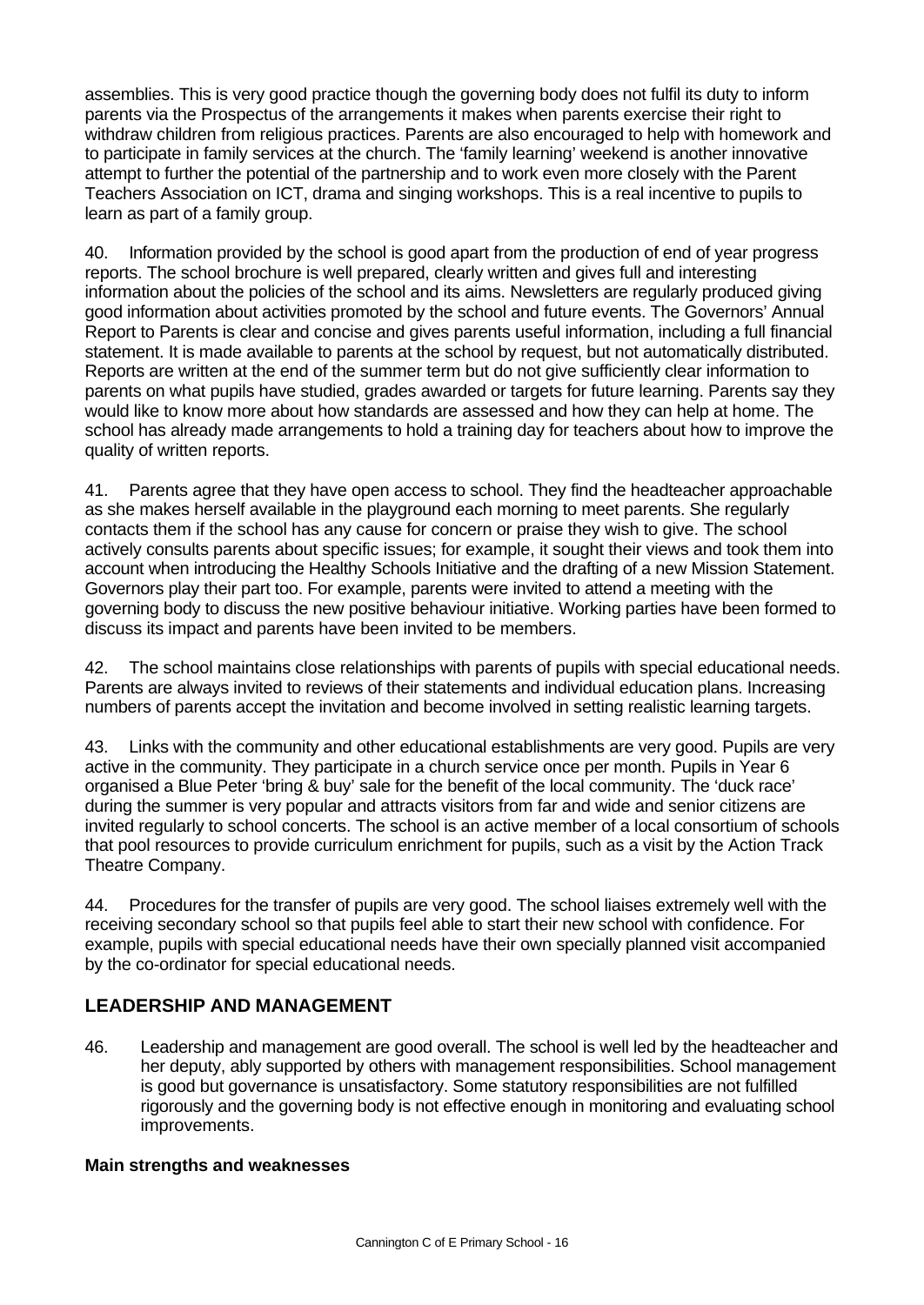- The headteacher and the deputy headteacher work very well together in setting the agenda for improvement.
- The headteacher has a very good view of what needs to be done in key areas and has made significant improvements in the short time that she has been in post.
- All staff share a strong commitment to improvement and work well as a whole-school team.
- Information about the school's performance is used well to decide priorities for improvement. However, the school improvement plan does not have clear enough ways of measuring the success of initiatives at each key stage in relation to the money spent on them.
- The governing body has been slow to revise and implement the health and safety and race relations' policies and is not fully effective in monitoring the success of the school improvement plan.

#### **Commentary**

46. In the short time since her appointment the headteacher has identified weaknesses in teaching, assessment and the management of behaviour. With good support from her deputy, she has taken effective steps to address these weaknesses through the programme of performance management and staff training. Teachers have realistic professional development targets linked clearly to their own and school needs and these are carefully monitored by the headteacher and deputy headteacher, who seek help from the LEA attached inspector, when necessary. Teachers share a common purpose and commitment to improvement and there is a very strong team spirit. The programme of performance management successfully includes non-teaching staff. This is in recognition of the valuable contributions that all adults make to the quality of education.

47. Teachers with management responsibilities carry out their duties well. For example, the coordinator for pupils with special educational needs supports colleagues very well in managing pupils with challenging behaviour. Good quality records of pupils' achievements are conscientiously maintained and used effectively in securing additional funding to support pupils' educational needs. The weekly formal meeting between the co-ordinator and support staff is an effective method of discussing pupils' progress, updating support staff on additional information and supporting staff development. The management of provision in the Reception class is very good. The teacher has maintained good provision despite difficulties in coping with the accommodation, and standards of work achieved by very young children who have only just started school are good.

48. The school improvement plan identifies key areas for development, such as improving tasks to meet the needs of all groups of pupils, including gifted and talented pupils, and increasing access to computers throughout the school. The very good work of the deputy headteacher in analysing performance data feeds directly into improvement planning, identifying areas, such as improving spelling and pupils' skills in solving problems in mathematics. Time scales for working towards development goals are clear, but cost implications and ways to measure the effect on raising standards where they most need to improve are not so well defined. However, the school has been prudent in spending over recent years. It therefore has significant reserves in hand to fund the planned and much-needed improvements to the school building. The school secretary controls the school finances very well and keeps meticulous records. Her work has been recognised by the LEA and used as a model of good practice.

49. The school has suffered because the governing body has faced particular difficulties since the previous inspection. A number of governors were unable to commit themselves fully to the role. Over the same period, the school experienced a number of staff changes. The transitions have not been easy to manage, and pupils in infant classes have suffered more than junior pupils. Some teachers found mixed-aged class groups difficult to manage and several changes of teacher affected pupils' confidence to learn. Despite these difficulties, the governing body has made astute appointments, notably those of the headteacher and her deputy, and new governors have recently replaced those who left. However, during the changeover too much responsibility rested with the Chairman and a few other governors, with an adverse effect on the governing body's effectiveness. They have maintained very good informal relationships with the incoming headteacher but because of other pressures on time and changing personnel, the governing body has not been able to keep fully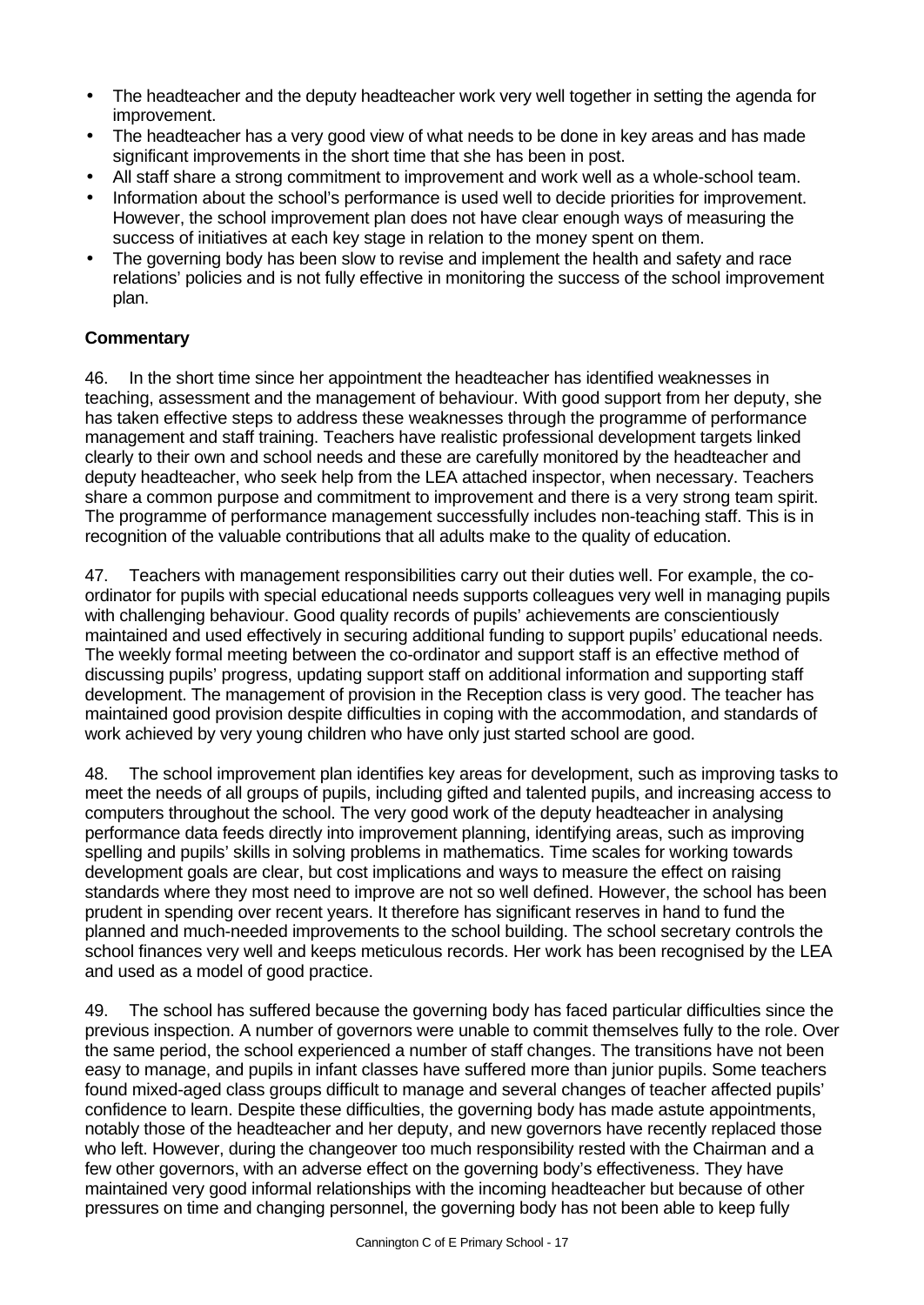abreast of school developments and legislation. Governors do not yet have up-to-date policies for race equality and health and safety and do not automatically send out their annual report to all parents. Neither do they yet take an active enough role in addressing unsatisfactory teaching and guiding school improvement. However, governors are addressing the need to be more involved. They are already contributing by, for example, keeping close oversight of provision for pupils with special educational needs and improvements to accommodation.

| Income and expenditure $(E)$ | Balances (£) |                                |
|------------------------------|--------------|--------------------------------|
| Total income                 | 463874       | Balance from previous year     |
| Total expenditure            | 452456       | Balance carried forward to the |
| Expenditure per pupil        | 2522         |                                |

#### *Financial information for the year April 2002 to March 2003*

| Income and expenditure $(E)$ |        | Balances (£)                        |       |
|------------------------------|--------|-------------------------------------|-------|
| Total income                 | 463874 | Balance from previous year          | 56990 |
| Total expenditure            | 452456 | Balance carried forward to the next | 68408 |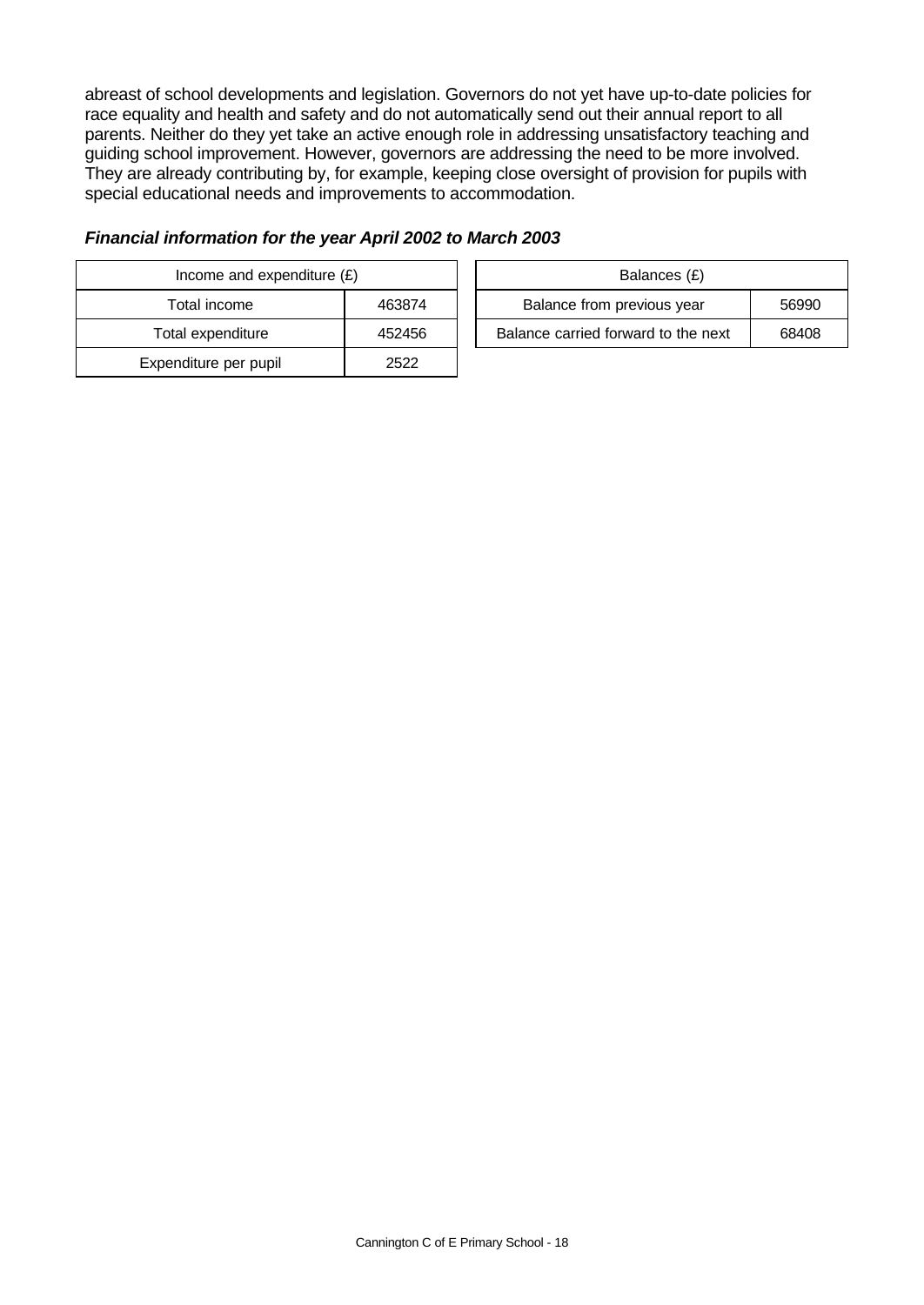# **PART C: THE QUALITY OF EDUCATION IN AREAS OF LEARNING AND SUBJECTS**

## **AREAS OF LEARNING IN THE FOUNDATION STAGE**

50. Provision for children in the Foundation Stage is **good** even though weaknesses in the accommodation restrict curriculum planning in some areas, such as physical and creative development.

#### **Main strengths and weaknesses**

- Consistently good teaching and learning stems from very good teamwork between the teacher and the support staff.
- There is a strong focus on language and personal skills, which leads to good achievement.
- The programme of induction works very well.
- Poor accommodation restricts teaching and learning.

#### **Commentary**

51. Children enter Reception with a wide range of different experiences and levels of attainment, though overall attainment on admission is average. By the time they leave, virtually all children achieve the early learning goals and are prepared well for the next stage in their education. Prior to arriving at the school, Reception children benefit from a well-structured programme of visits and a toy loan system that prepares them for school life. Regular joint activities, such as playtime and candle-time with pupils in Year 1, support an easy transition from Reception to the next class. The consistently good focus on encouraging lots of talk and co-operation results in all children becoming confident and enthusiastic about their learning. The teacher organises planning to make sure that there is a good balance within the curriculum to meet all needs and as a result children consistently achieve well. All adults manage children very well and children's progress is checked carefully and regularly. A particular strength is the effective system devised by the teacher to make sure support staff are fully aware of teacher expectations during the day and of any significant information that might affect children's ability to learn. The accommodation has distinct shortcomings, as described earlier in the curriculum paragraph. The teacher manages this far from ideal situation very well.

#### **PERSONAL, SOCIAL AND EMOTIONAL DEVELOPMENT**

52. Provision in personal, social and emotional development is **very good**.

#### **Main strengths and weaknesses**

- Children achieve very well because the well-planned induction programme gives them a feeling of security in their early days in school.
- Teaching encourages early independence; as a result children reach the expected standards with the majority exceeding them.

#### **Commentary**

53. At the time of the inspection children had only been at school for three weeks and the younger children were still attending on a part-time basis. Children all behaved very well as they were learning the classroom routines, for example, how to sit on the carpet ready for story-time and taking turns to play with toys and games. Adults gently encourage children to dress and undress independently for physical activities, giving lots of praise, boosting children's self-esteem and ensuring they try even harder. The teacher and assistants continuously model good behaviour and discretely defuse potential problems as they move children into different activities, encouraging them to be friendly and to show concern for each other. Whenever there is a class activity, such as counting games or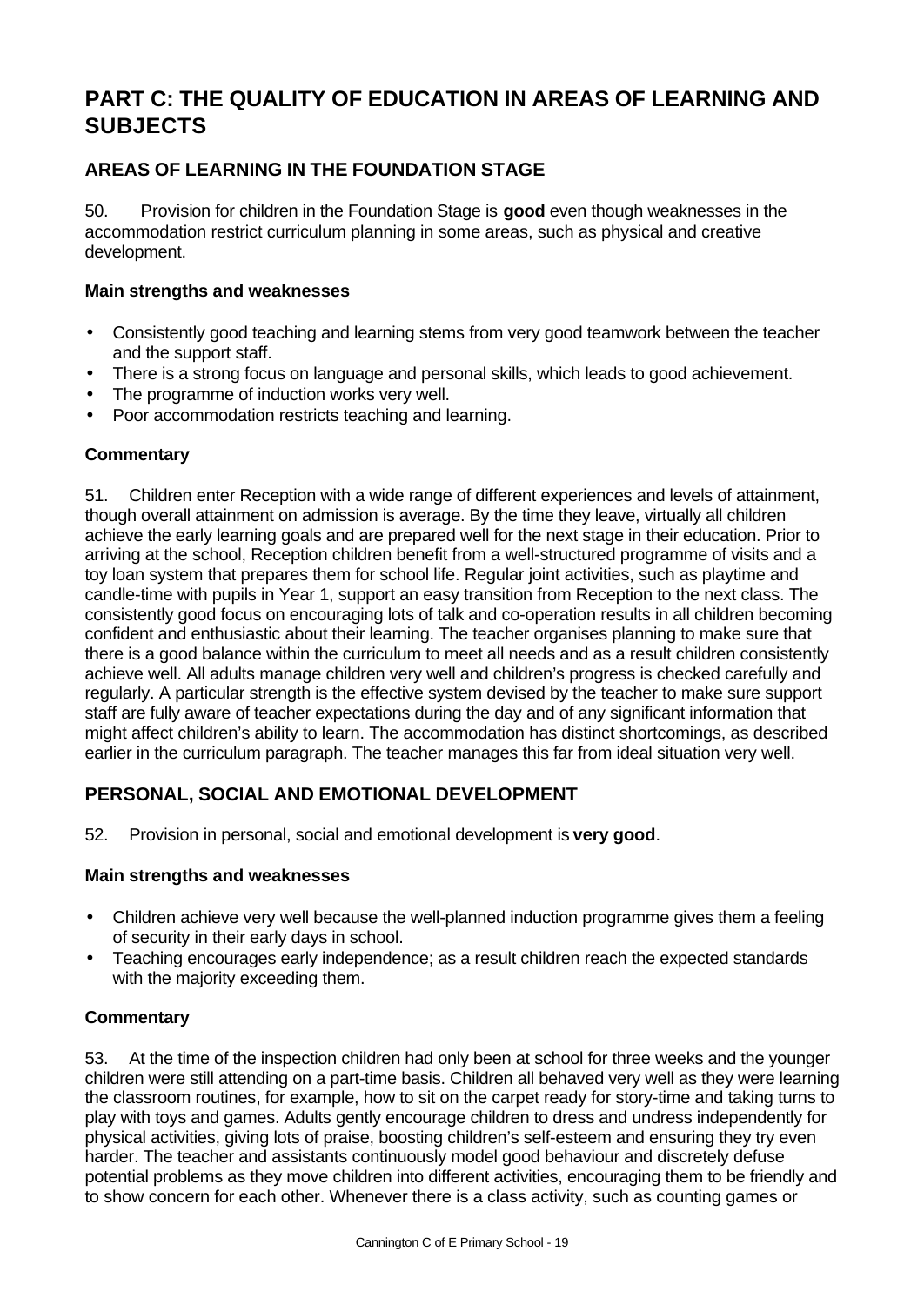story, the teacher is very clear in her high expectations that children will listen and concentrate. This is done in a quiet but firm manner and the children respond very well. They want to please their teacher and they enjoy the interesting activities prepared for them. Children know when to sit quietly and when they can talk freely. They have very good opportunities to work together and enjoy sharing the 'office' equipment and investigating the water play area.

## **COMMUNICATION, LANGUAGE AND LITERACY**

54. Provision in communication, language and literacy is **good**.

#### **Main strengths and weaknesses**

• There are good opportunities for children to interact and take part in conversations.

#### **Commentary**

55. All children are on course to meet the early learning goals by the end of the year. This is because the consistently good teaching appropriately concentrates on helping children to understand that pictures and print can give information, and that children can also make written marks that mean something to others. Children learn to recognise and copy their own names and the previous Reception children could all write their names and form simple sentences by the end of the summer term. Children follow a story with their teacher and have great fun as they recognise rhymes and join in with animal noises in *Cock-a-Doodle Do*, understanding that when their teacher points to the big print it is their turn to join in and read. Children already know the writing on the cover is called a *title* and learn to examine the front cover of a book to find clues as to what or whom the story will be about. In the structured language lessons children respond well to the chances to talk about books and the story content. The more fluent children recall detail very well. Vocabulary and speech is further extended when children work more informally to re-enact stories and develop their imagination through play with puppets. This practice makes the development of speaking and listening very good for less confident children. The good teaching is characterised by effective teamwork. The support staff know exactly which children to work with and detailed assessment information means that all adults know what individual children have achieved and what their next learning step will be.

#### **MATHEMATICAL DEVELOPMENT**

57. Provision in mathematics is **good**.

#### **Main strengths and weaknesses**

• Well-organised practical activities successfully encourage full participation from all children.

#### **Commentary**

57. Children learn to count; they discover that if you count a line of ten onions from left to right, there are still ten onions when you count from right to left. All the children join in enthusiastically when they count cuddly toys and one child observes that the line gets 'shorter' when toys are removed. Finger puppets are used to good effect and children join in with number rhymes, such as *Ten Fat Sausages*, eagerly looking forward for their own turn to hold a puppet. Adult-led activities include a game for pairs of children to roll a dice, recognise numbers and count out pennies, and throwing beans into a bucket, counting and checking their successes. Throughout these activities adults encourage discussions and promote very well the personal skills of turn taking and courtesy to each other. A wide range of play is available and children further increase their mathematical understanding when they use containers in water to see how many items can be added before the container sinks. Records show children can match pictures to objects, understand 'more than' and 'less than', recognise symmetrical shapes, and 'share' objects before they leave the Reception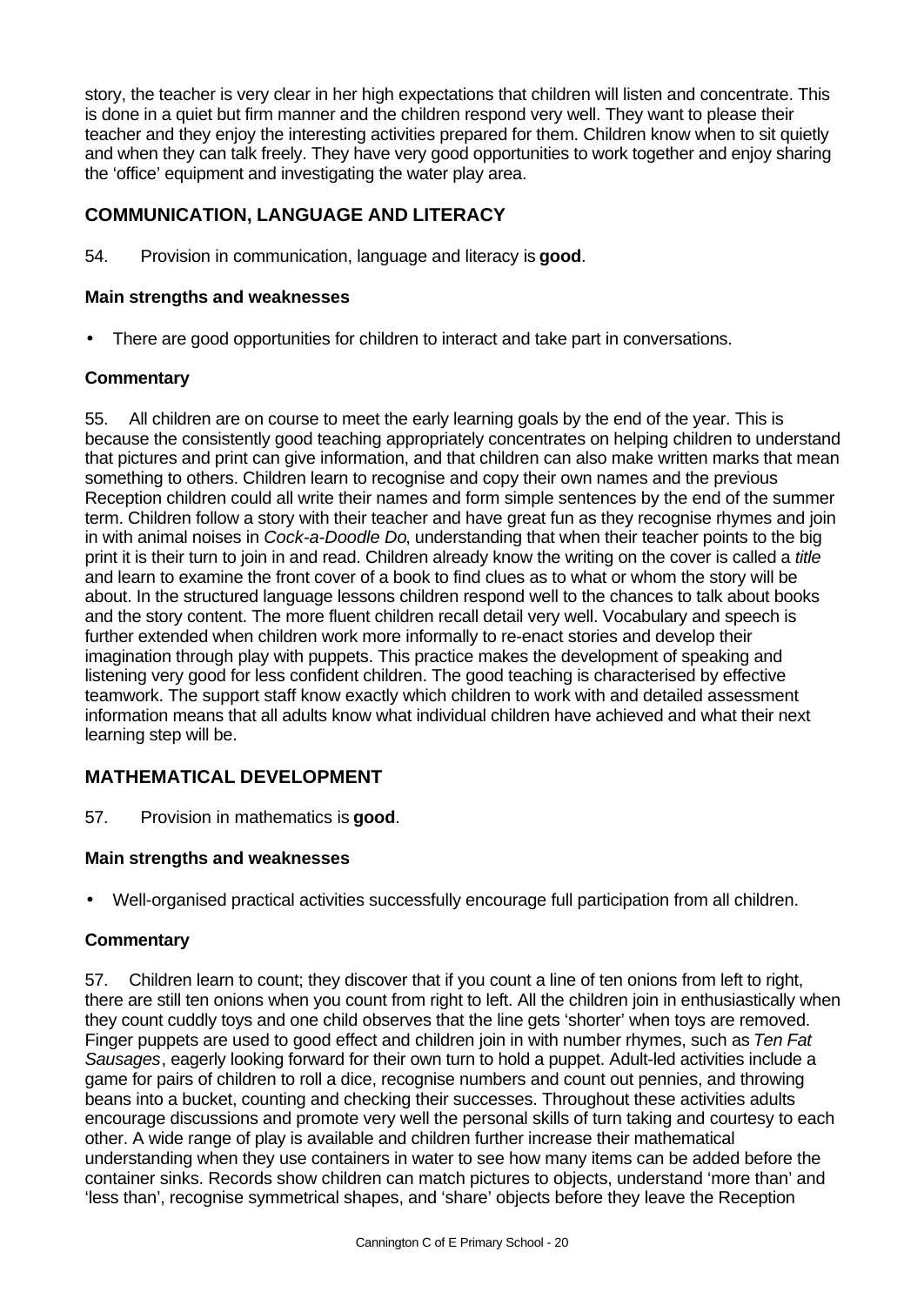class. Photographs provide a record of children using oil-based dough as they learn to make solid shapes, such as cones and cylinders.

## **KNOWLEDGE AND UNDERSTANDING OF THE WORLD**

58. It was not possible to make an overall judgement of provision and standards.

59. Photographic evidence shows that children benefit from a wide range of experiences, including bulb planting, celebrating Christmas, Chinese New Year and Divali. There are regular visits, such as to the zoo, supermarket and farm. Children in Reception at the time of inspection were curious, showing an interest in their surroundings. They were happy to participate in any of the practical activities available.

#### **PHYSICAL DEVELOPMENT**

60. It was not possible to make an overall judgement of provision or standards.

61. Effective interactions between adults and children in a physical education lesson resulted in children becoming more independent in preparing for the lesson. Children have very positive attitudes and achieved well in exploring different ways of moving around the hall and becoming aware of their personal body space. A strength of the lesson was that children knew exactly what they had achieved and were pleased with their efforts. A shortcoming in the accommodation is that children do not have direct access to the outdoors and this restricts their use of it.

#### **CREATIVE DEVELOPMENT**

62. It was not possible to make an overall judgement of provision or standards.

63. Planning indicates children will have a wide range of creative opportunities to explore media, enjoy singing and making music. Children play co-operatively, enjoy dressing up and role-play and are eager to show their teacher and parents pictures they have made.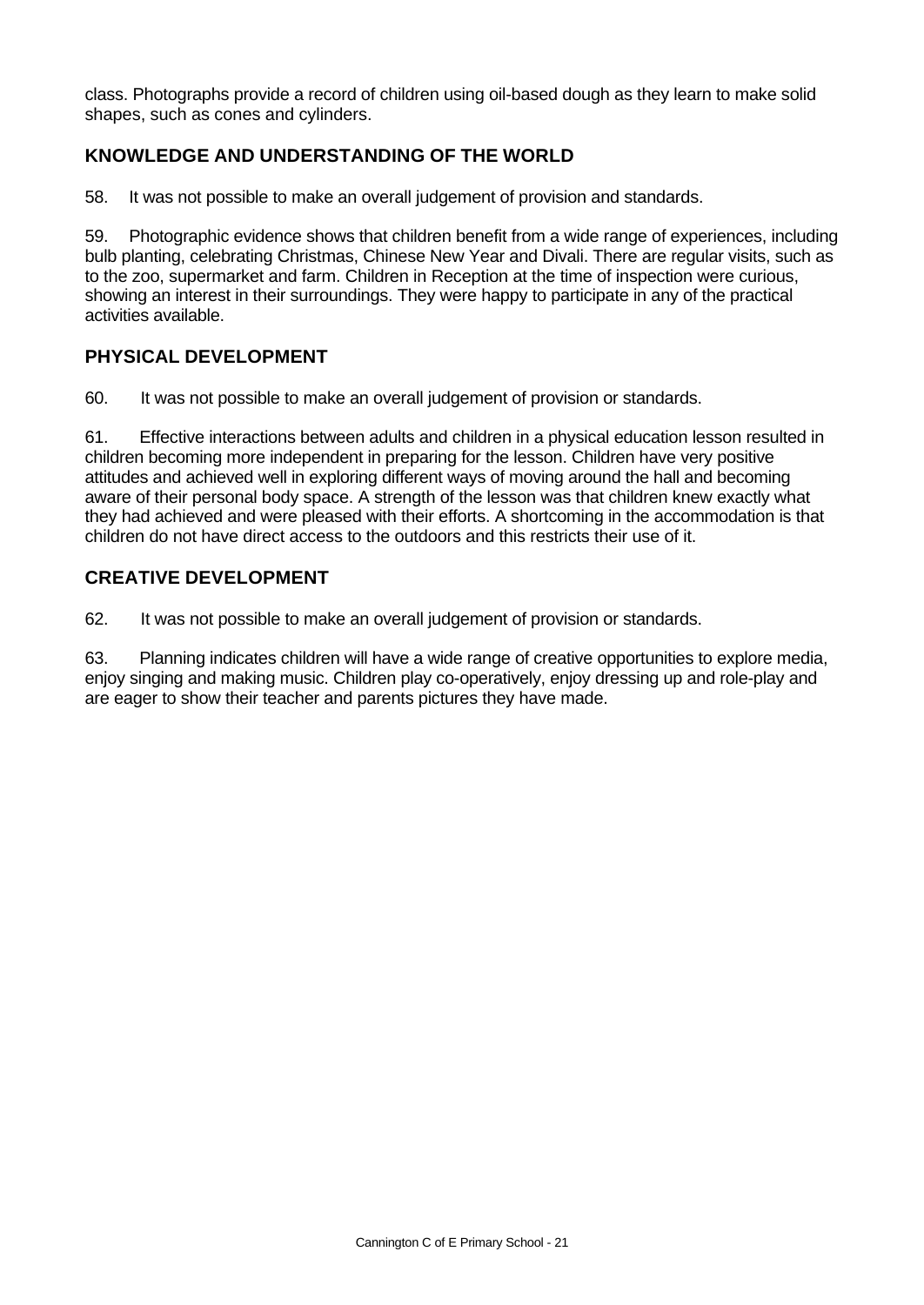# **SUBJECTS IN KEY STAGES 1 and 2**

## **ENGLISH**

64. The provision in English is **good** having been soundly sustained since the previous inspection.

#### **Main strengths and weaknesses**

- Very good teaching in Years 5 and 6 is resulting in rapidly improving standards. In particular, 'booster' classes work well.
- Literacy is promoted effectively across the curriculum, particularly speaking and listening and writing.
- Teaching support staff help lower-attaining pupils to achieve as well as possible.
- Some teaching does not challenge or motivate pupils so their learning becomes restricted and pupils underachieve in their writing tasks.
- Lack of consistency in plenary sessions limits opportunities for assessment and for pupils to consolidate their new learning.
- Lack of consistency in marking means pupils are not fully informed about their achievements or the next stage in their learning.

#### **Commentary**

65. Above average standards and good achievement at the end of Year 6 is the result of the very good teaching for pupils in Years 5 and 6. In these year groups, teachers use assessment information well and this helps them analyse pupils' potential attainment and any gaps in their literacy skills and knowledge. The information is incorporated well into teachers' planning, and explains the rapid improvement pupils make between Year 2 and Year 6. Though national test results prior to 2003 show pupils in Year 2 as well below average, the recent results show a significant improvement with standards average in reading and above average in writing. The inspection findings confirm this improvement with pupils in Year 2 and Year 6 on target to achieve well and reach above average standards at the end of the year.

66. Teaching and learning are satisfactory overall though they range from some unsatisfactory teaching to teaching of high quality. When teaching is effective or better, very good relationships and rapport between adults and pupils are typical. This makes all pupils, including those who have special educational needs, enthusiastic and eager to please, and results in high levels of achievement. For example, Year 2 pupils were eager to display their whiteboards with verbs written in the past tense, and wasted no time, moving very quickly to their new tasks. Similarly, pupils in Year 6 felt secure and sufficiently confident to ask for advice as they worked conscientiously to produce complex sentences. In both these classes the plenary is used effectively to share and discuss samples of pupils' work, and for the pupils to receive meaningful feedback which prompts enthusiasm in pupils to further improve their work. In classes where routines, such as working independently for a given time, and sitting attentively for the initial part of the lesson, have not been fully established, pupils become easily distracted and do not work to capacity. This results in unsatisfactory learning and achievement for pupils in the mixed Year 3 and 4 class.

67. Analysis of pupils' work from the previous year confirms the rising standards. However, though the range of activities is appropriate and in line with the national strategy for literacy, teachers' marking is inconsistent. The best marking clearly states what pupils have achieved, comments on their effort and states the next step in their learning. Less effective marking is limited to ticks and single word comments that lack incentive.

68. Teamwork is very good with the two subject managers having clear views of the strengths and weaknesses in the subject. They liaise successfully with the assessment co-ordinator, and use the data analysis effectively. This results in well-organised assessment to track pupils' progress not only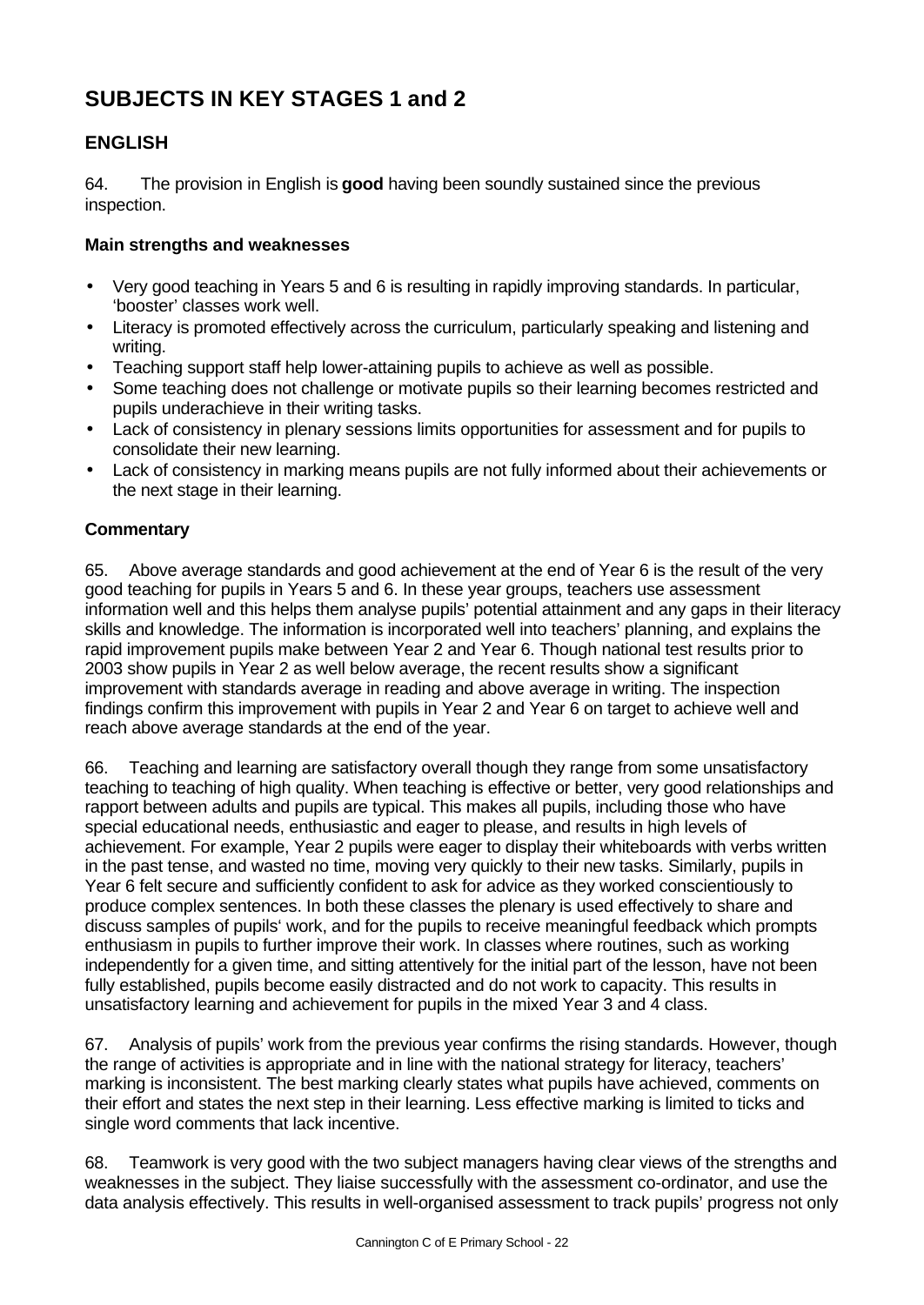through end of year tests but pupil portfolios, the 'First of the Month' assessment folders, and the managers' file of special pieces of work showing particular achievements. The imaginative management decision to use 'booster' funds to make smaller classes is an example of the school's determination to focus on raising standards. The recent results bear evidence of the success of this strategy. Pupils' literacy skills are further enhanced through the organisation of theatre visits, school performances and a visiting storyteller.

#### **Language and literacy across the curriculum**

69. The promotion of literacy skills across the curriculum is a strength of the provision in English. St Paul's missionary journeys and imprisonment, for example, are used to inspire imaginative writing in Year 3. Pupils in the lower junior age group, having visited a recycling plant, wrote about their experiences. A lower-attaining pupil was so enthralled by the visit that he described his 'amazement' at the size of the tip. Throughout lessons teachers encourage pupils to talk, read aloud, listen to each other and express their feelings. This accounts for the high standards in speaking and listening achieved by the time pupils leave Year 6.

## **MATHEMATICS**

70. Provision in mathematics is **good** with satisfactory improvement since the previous inspection.

#### **Main strengths and weaknesses**

- Standards are above average by the end of Year 6 and pupils achieve well.
- Teaching and learning are good in Year 1, Year 5 and Year 6.
- The creation of an additional class in Year 6 for the second half of the school year has a good impact on standards reached.
- Not enough use is made of learning targets in planning work.
- Plenary sessions at the end of each lesson are not always used well enough to assess learning.

#### **Commentary**

71. Year 2 pupils are on target at this early stage to reach average standards by the end of the year and their achievement is satisfactory. Pupils are developing a sound understanding of tens and units, addition and subtraction. Many can already work out sums, such as 63 + 21. Pupils recognise and name familiar shapes, such as squares and circles and they measure in metres and centimetres. Pupils' standards at the start of Year 6 are above average. They are once more on target to reach above average results in the end of year tests. Pupils achieve well despite relatively slow progress in lower junior year groups. Most of the oldest pupils already calculate accurately with whole numbers and decimals, they understand the metric system of measurement and have a sound knowledge of angles. A small number of lower-attaining pupils do not fully understand place value and consequently make errors in written calculations that depend on it.

72. Teaching and learning is sound and pupils make satisfactory progress overall. Teachers explain work well and where teaching is most effective they have high expectations. For instance, skilful teaching built well on pupils' knowledge of multiplication tables to find equivalent fractions, such as 15/20 and 3/4. By the end of the lesson, nearly all pupils had a good understanding of the process, although a few whose recall of multiplication tables is less secure struggled with harder examples. Work was demanding and achievement was good. Over the longer term, pupils in Year 1, Year 5 and Year 6 make good progress because work makes increasing demands on them, teaching is varied and extensive samples of work show that pupils work hard. In other years there is less variety in teaching approaches and work is not as demanding.

73. The deployment of an additional teacher in Year 6 for the second half of the school year enables the class to be taught in two smaller ability-based groups. Test data and other records of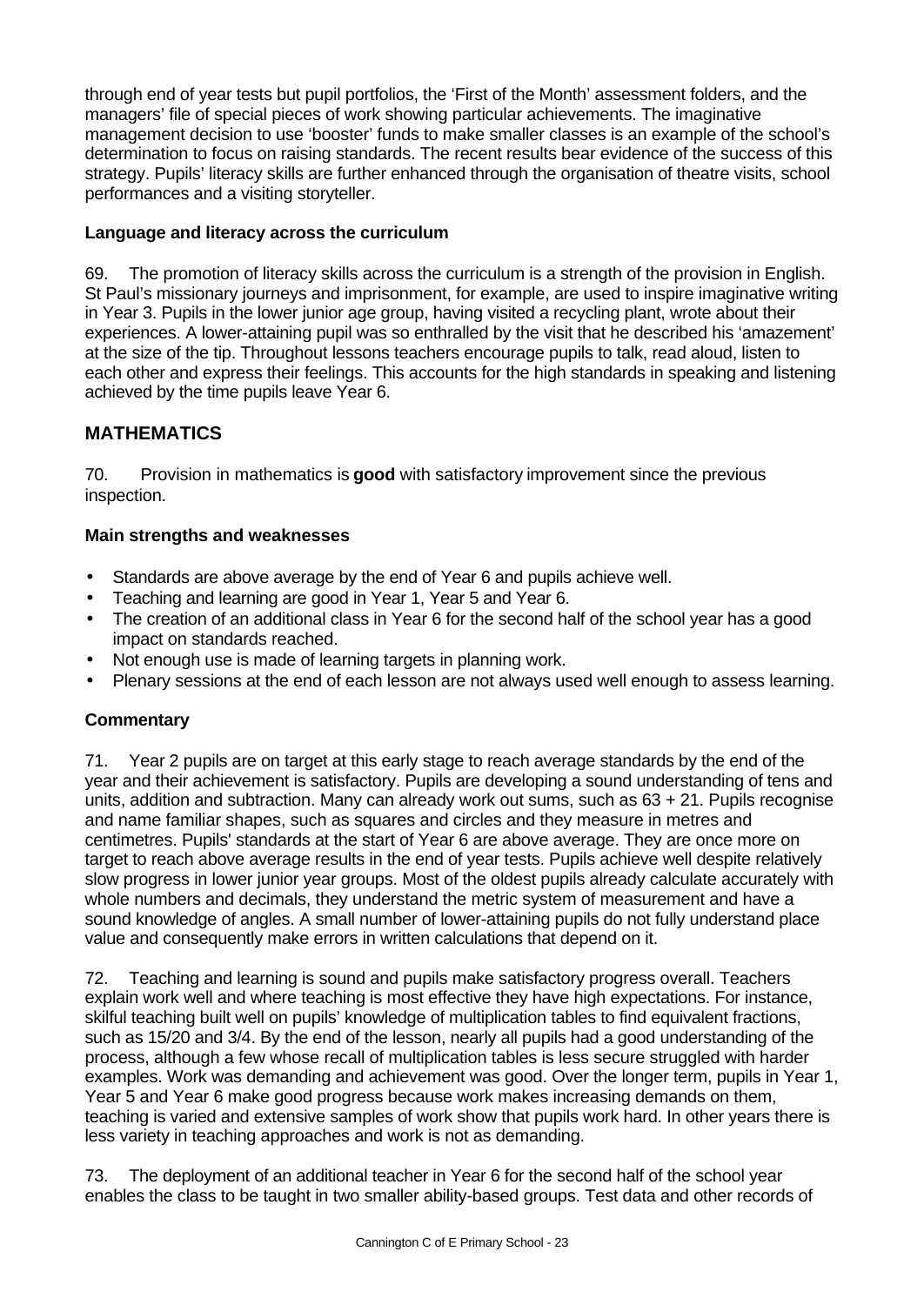progress are used well to assign pupils to the appropriate group. As a result, teachers are better able to match work to the needs of pupils, and because the groups are relatively small, support for individual pupils is improved. All pupils benefit, but the arrangement is particularly successful in allowing pupils of higher ability to achieve their potential.

74. Learning support staff work closely with small groups of pupils with special educational needs, and sometimes at an individual level. They are sensitive to pupils' needs and are very good at helping pupils to behave well and to maintain concentration. Pupils with special educational needs make good progress as a result.

75. In one class, reference to learning targets and good marking ensure that pupils are very clear about their progress in understanding addition and subtraction so far this term. However, good practice like this is not typical of all classes, although teachers assess work regularly and maintain good records of progress. Lessons are well organised, although over-long introductions sometimes lead to pupils fidgeting and losing attention. Teachers share lesson objectives with their class at the start of each lesson. Few, however, make enough use of them at the end to enable them or pupils to assess thoroughly what has been learned and the progress that has been made.

#### **Mathematics across the curriculum**

76. Pupils make satisfactory use of numeracy skills in other lessons. For example, in ICT, pupils explore simple spreadsheet models that require the use of formulae. In science, in Years 5 and 6 they record the results of experiments in tables or analyse and describe what they learn from graphs. Older juniors also use their knowledge of scale in geography when reading maps.

#### **SCIENCE**

78. Provision in science is **sound overall**, just as it was at the time of the previous inspection. Improvement since then has been satisfactory.

#### **Main strengths and weaknesses**

- Standards are improving throughout the school and by Years 5 and 6 they are high.
- The subject leader has considerable expertise and his teaching provides colleagues with a very good role model from which to learn.
- Links with health education contribute very well to pupils' personal development.
- The quality of lesson planning and marking is variable and results in some pupils lacking sufficient understanding of what they need to do to make progress.
- The school improvement plan lacks sufficient evidence of the co-ordinator's clear vision for managing change and raising standards through the school.

#### **Commentary**

78. Achievement is good overall yet not consistent in all classes. Pupils in Year 2 are likely to attain average standards by the end of the year and their achievement is satisfactory. Through a variety of good practical experiences in Years 1 and 2 now, they are developing good observation skills and the confidence to try to explain how things sound, move and grow, or how different materials are used every day. Pupils in Year 2 are acquiring precise scientific vocabulary and more able pupils used this knowledge well in a lesson as they described how certain ingredients change during cooking. This scientific knowledge is not as evident in their previous written work.

79. Pupils in Year 6 achieve very well to fully meet their potential. Very effective teaching has enabled higher attainers to reach advanced standards, with one pupil even obtaining a Level 6 in 2002, the target expected of sixteen-year-olds. In 2003, over 50 per cent of pupils obtained the advanced Level 5, a sign that they were being stretched, whilst two pupils with statements of special educational needs performed very well to attain a Level 3. Pupils in Years 5 and 6 cover an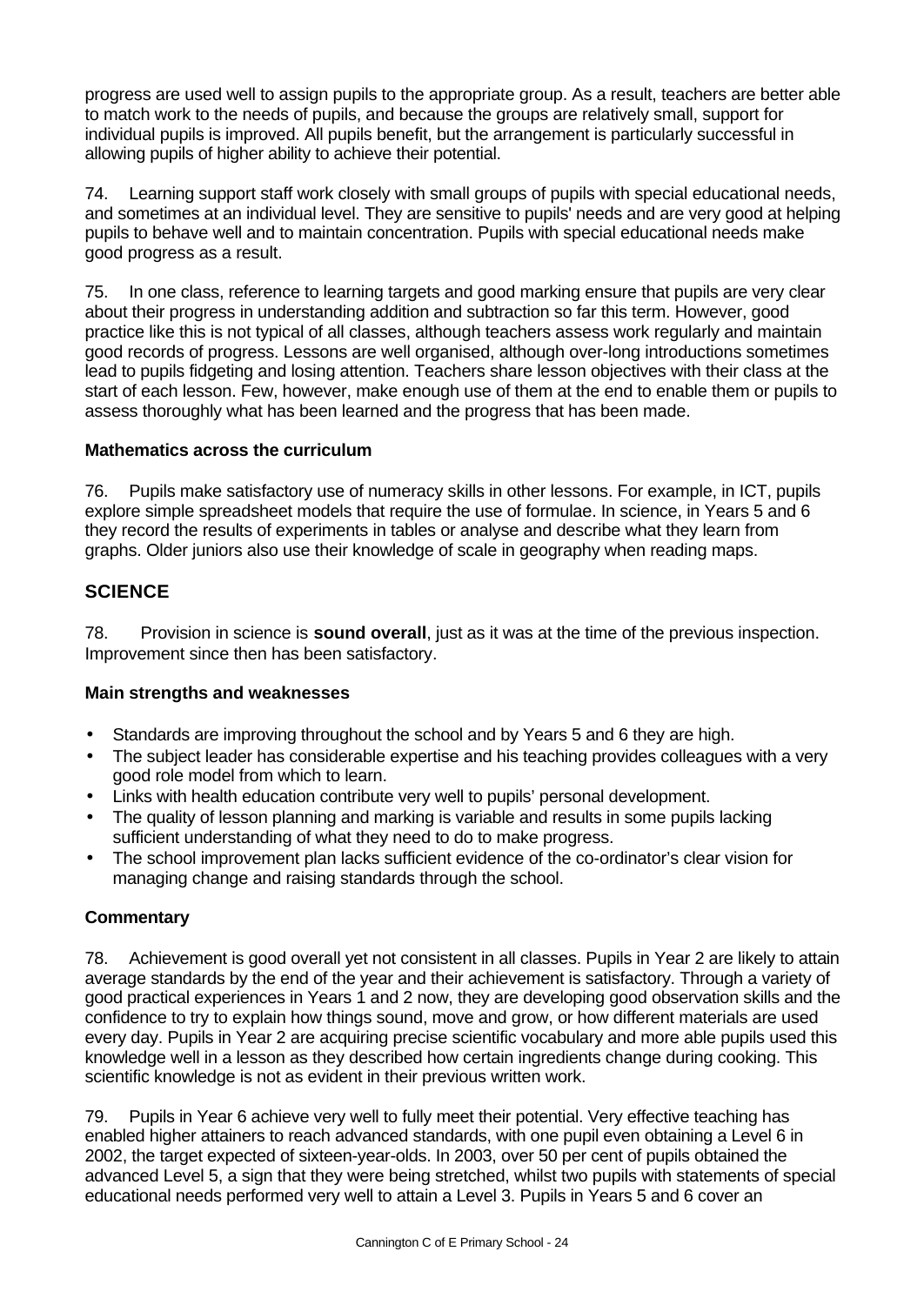impressive amount of work, much of it with the emphasis on investigation and working things out for themselves. It is very clear from scanning older pupils' work that every one of them is expected to work hard and do their best. Lessons are particularly demanding for the class that combines several pupils from Year 5 with all pupils in Year 6. The quality of dialogue is very good, because the teacher uses science vocabulary clearly and precisely. Links with mathematics are particularly strong as pupils use graphs and charts frequently to organise their findings. A very apt example was the work a higher-achieving group in Year 5 was doing to find out why the length of day and night changes over the course of the year. They plotted the times of sunrise and sunset on a line graph and then suggested and clarified explanations for the pattern created.

80. The co-ordinator's very good practice and sensitive leadership is having a positive impact on other teachers. He is promoting more demanding work for higher attainers and better assessment practice, in order to raise standards. He has addressed these issues through organising training for colleagues. As a result of his advice and support, the match to need is improving across the school, although is not yet consistently good in all classes. Teachers now plan activities that generally interest pupils. They make good use of teaching assistants to support pupils who need extra help and encouragement. For example, one helped pupils in Year 6 with special educational needs to construct line graphs, with due attention to labelling the axis and calculating the scale.

81. When lessons are stimulating, as most now are, pupils respond in a mature and thoughtful way to the tasks set. They often make relevant observations and discoveries about relationships based on every day life experiences. Subsequent writing is well organised and logical. One able pupil in Year 5, after testing a variety of materials, explained how she found out that foil is an ideal insulator, deducing that that is why athletes use it after a strenuous run to retain their body heat. In a lesson in Year 2, about how some materials change irreversibly, one girl gave careful instructions for making chocolate crispies whilst another provided a detailed explanation of what happens to eggs when fried and boiled. Both pupils were clearly aware of potential hazards and of health and hygiene requirements.

82. The main weaknesses are in the quality of planning for pupils of different capability and a lack of marking clearly focussed on the science content of the work. Work in books from last year was not marked well enough in all classes. For example, the more able pupils in Year 2 were not challenged to label diagrams clearly or to write in detail about the purpose of their investigations. Assessments at the end of topics were not rigorous enough, judging by the quality of written reports. The headteacher has drawn attention to this and is initiating a review of the marking policy, in order to support staff better.

83. Science is the selected focus for curriculum development and monitoring in the summer term 2004. The absence of targets and performance information in the school improvement plan, however, makes it difficult for governors to see where standards most need to improve by the time pupils are tested in May. It is unclear how they will monitor pupils' progress over the next two terms.

## **INFORMATION AND COMMUNICATION TECHNOLOGY (ICT)**

83. Provision is **satisfactory.** Pupils' access to computers and the quality of teaching have improved since the last inspection, leading to rising standards.

#### **Main strengths and weaknesses**

- Leadership is good. Specialist teaching and subject training has improved teachers' subject expertise.
- Pupils experience a good range of ICT learning opportunities. Good links are made with some other subjects.

#### **Commentary**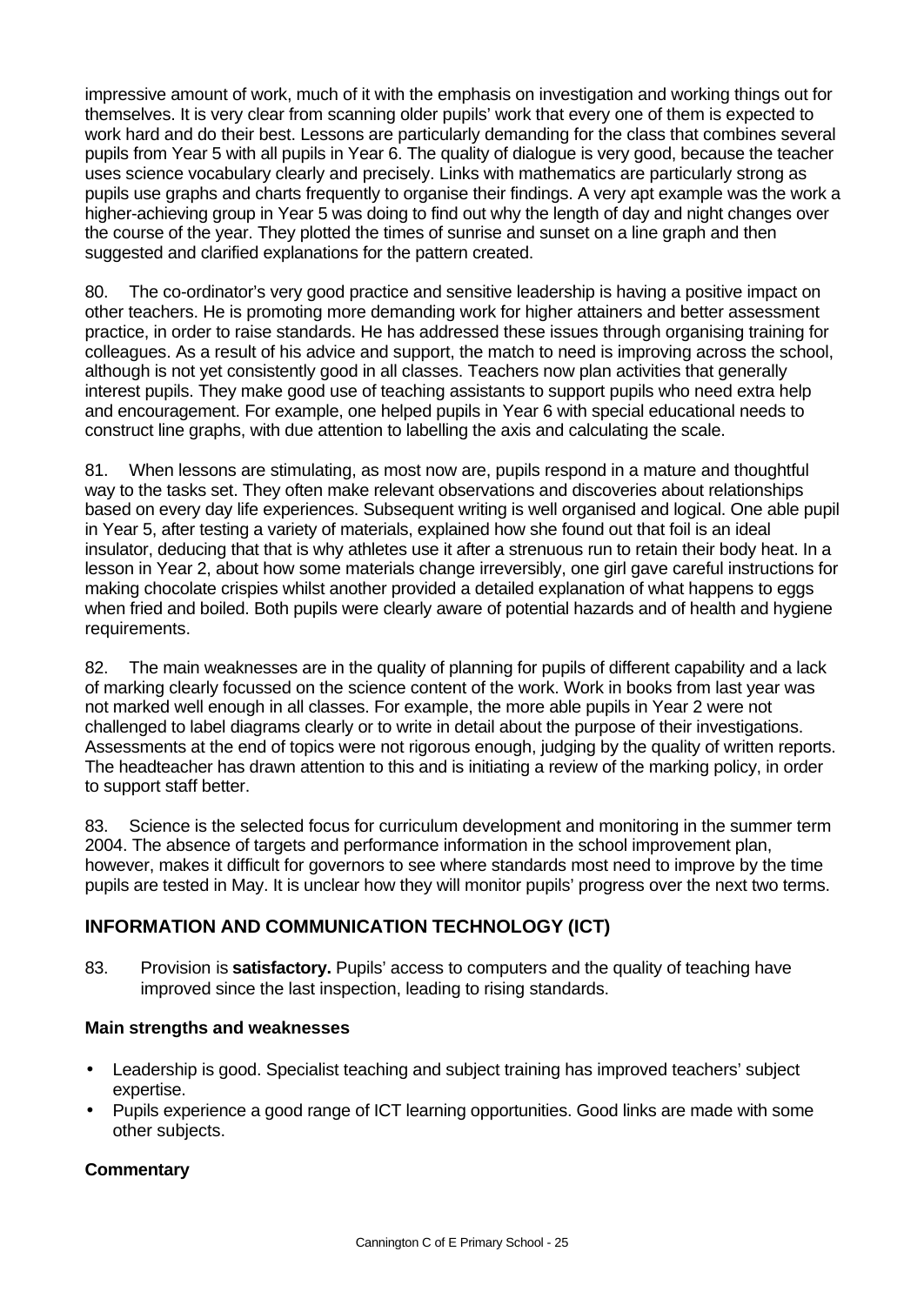85. There was sufficient evidence to judge that pupils have sound operating skills appropriate for their age. Older pupils are very confident and work with minimal support. Standards of work meet national expectations for pupils aged 7 and 11. Progress and achievement are satisfactory overall, but older more able pupils could do better. Too few lessons were seen to make an overall judgement on teaching and learning.

86. The ICT co-ordinator has recently returned to a full-time post at the school following a period of secondment. During that time she visited the school one day each week to lead teaching and to train teachers. She did this well. Teachers have become more confident and her good practice ensured that pupils received a well-balanced programme of activities appropriate for their age and previous experience.

87. Both lessons seen were good. Pupils in Year 2 created their own pictures based on 'Yellow Islands', by Jackson Pollack. The teacher taught new skills well and at the end of the lesson she used pupils' work effectively to recap what they had learned about Pollack's style and to compare it with earlier work in the style of Mondrian. In the other lesson, the teacher linked well the work that pupils had done on repeating patterns with current art lessons on printmaking. This approach is good because it combines learning in ICT and art simultaneously. Pupils behave well, they want to do well and work hard. Their good attitudes allow lessons to proceed at a good pace, and enable teachers and support staff to help pupils overcome minor difficulties without undue distraction.

88. Pupils have a sound understanding of data handling, computer modelling and control. Teaching in these aspects of ICT has focused so far on developing basic skills. Pupils in Year 2, for instance, know how to instruct a floor 'Roamer' to move round a simple obstacle course. Older pupils understand how to make lights and buzzers operate in pre-determined sequences and how to use a spreadsheet to communicate different ways to budget for a party.

89. Improvement since the last inspection is good. The school's computer room is adequately equipped, and plans are in place to extend the number of computers in classrooms. The quality of teaching has improved, largely through the efforts of the ICT co-ordinator, who has led training well, and standards have risen from below average to match national expectations. The school is well placed to move on and to build on its successes so far.

#### **Information and communication technology across the curriculum**

90. Some good links are made with other subjects, for example, in art and in developing Year 2 pupils' writing skills through word processing work related to Easter. Year 6 pupils combine writing, pictures and sound well in attractive presentations on Kenya and the conquering of Mount Everest, including materials found on the Internet. Older, more able pupils have not, however, had sufficient opportunities to extend their learning, for example, exploring further the links between spreadsheets, the use of formulae, and problem-solving in mathematics. Consequently, they do not yet work to their full capacity. The co-ordinator is aware that pupils underachieve in this respect and the detailed subject plan, part of the school improvement plan, includes appropriate objectives for improvement.

#### **HUMANITIES**

91. Judgements in the humanities are based on samples of pupils' work, one lesson in religious education, one lesson in geography, and dialogue with pupils and staff.

92. **Provision in religious education, geography and history is sound**. Teaching and learning are satisfactory in each subject, just as at the time of the previous inspection. Most pupils reach the levels expected for their age at the end of Years 2 and 6. Standards achieved throughout the school are, overall, satisfactory.

#### **Main strengths and weaknesses**

• All these subjects are now being used effectively to develop pupils' oral and literacy skills.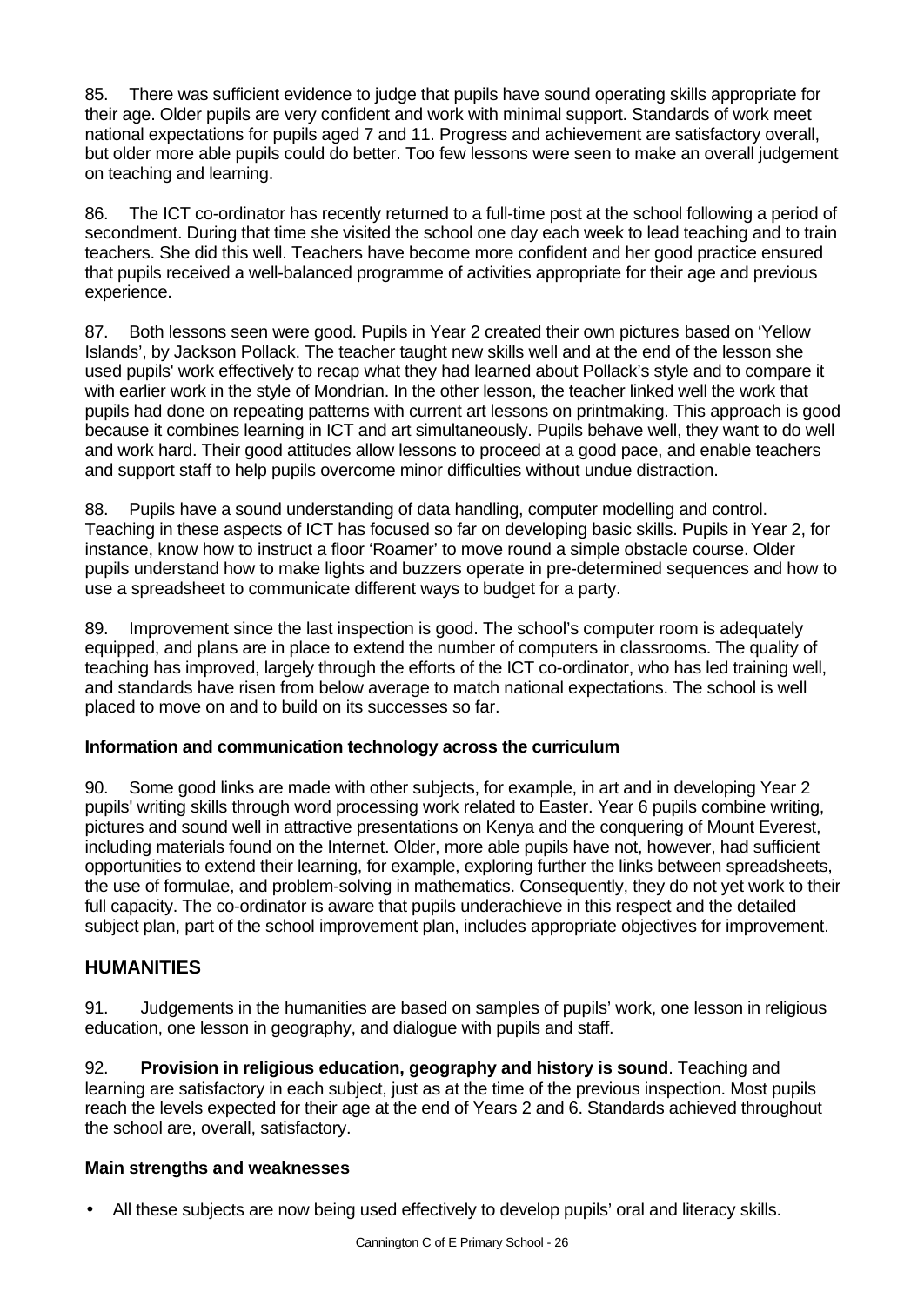- In history and geography, there are good links with personal, social and health education.
- Visits or visitors often provide a good starting point for units of study.
- Geography has been a recent focus for improvement because the headteacher and co-ordinator realised that pupils were capable of higher standards in their written work.
- The use of numeracy and ICT in geography is not consistently good enough.

#### **Commentary**

93. Since the new headteacher joined the school there has been a systematic review of provision in the humanities. Due attention has been given to evaluating what pupils should learn each year, how much time is necessary for the curriculum to be properly covered and where natural crosscurricular links can be made. There was evidence in earlier work from the previous academic year that tasks set were not always matched to pupils' capability. Therefore, pupils in some year groups did not consistently make the most of their skills in writing. This situation is being successfully addressed through the focus on improving writing.

94. In religious education, the school follows the locally agreed syllabus and pupils learn soundly about Christianity and other major world faiths. In the lesson seen, children in Year 1 responded positively to the opportunity to talk about special family occasions and the traditional celebrations of birthdays, Christmas, weddings and christenings. Pupils were interested to know that Jewish children have special clothes for their Bar Mitzvah. A strength of the teaching in religious education are the regular opportunities across the school for pupils to improve creative writing and this helps to explain pupils' rapidly improving results in writing. For example, last term's Year 3, having read about St Paul's imprisonment in religious education, wrote imaginatively about the confines of prison life. They empathised with the feelings of imprisonment and recorded the preparations for a personal journey. It was not possible to observe a lesson in Year 6 but a few pupils who talked with an inspector about religious education were well informed about Christian beliefs and customs and had a satisfactory knowledge of Islam and Muslims' customs. They were not, however, very enthusiastic about the subject. The school makes appropriate provision for the group of pupils who are Jehovah Witnesses.

95. Better planning has revitalised teaching and learning in geography, which was, until recently, inadequately organised. There is an obvious emphasis, in colourful displays around the school, like the one in the corridor about Islam, on pupils finding out about different people, places, their work, beliefs and customs. Teachers often now use lessons in geography to develop literacy and numeracy in meaningful contexts. There is a growing emphasis on the use of word-processing to help motivate pupils to write logically and creatively. Boys are responding well to this strategy. One lower-attaining boy in Year 4, for example, used bullet points effectively to describe six things he thinks would improve the school environment.

96. A strong feature of teaching in the humanities is the scope provided for pupils to develop speaking, listening and thinking skills. The two lessons seen were good in this respect, enabling pupils to achieve well. Pupils clearly thrive on discussing social and moral issues, and the quality of debate is high, such as when the oldest juniors were discussing a traffic survey they had conducted in the road outside the school. They seriously debated the question "Should the High Street be closed to traffic?" Other lesson activities are broad ranging and many are stimulating, a good example being the project 'Caring for the Environment', a contributory factor to the school winning the Healthy Schools Award in 2002. This topic obviously appealed strongly to pupils, including those with special educational needs in Years 3 and 4. One boy, who normally wrote very little that was meaningful, communicated his new learning very well as he explained "I thought the man from the re-cycling centre was interesting. I found out that the size of the rubbish dump equals 200 football pitches." Similarly, the same year group's quality of writing about the Vikings was enhanced by their dramatic simulation of moving life-like models displayed at the Yorvic museum in York.

97. Judging from pupils' past work, some features of teaching have shortcomings. Some work is too easy and pupils could achieve more if teachers planned more precisely for their needs. An able pupil, for example, coped easily with sorting and classifying different kinds of refuse. Then this pupil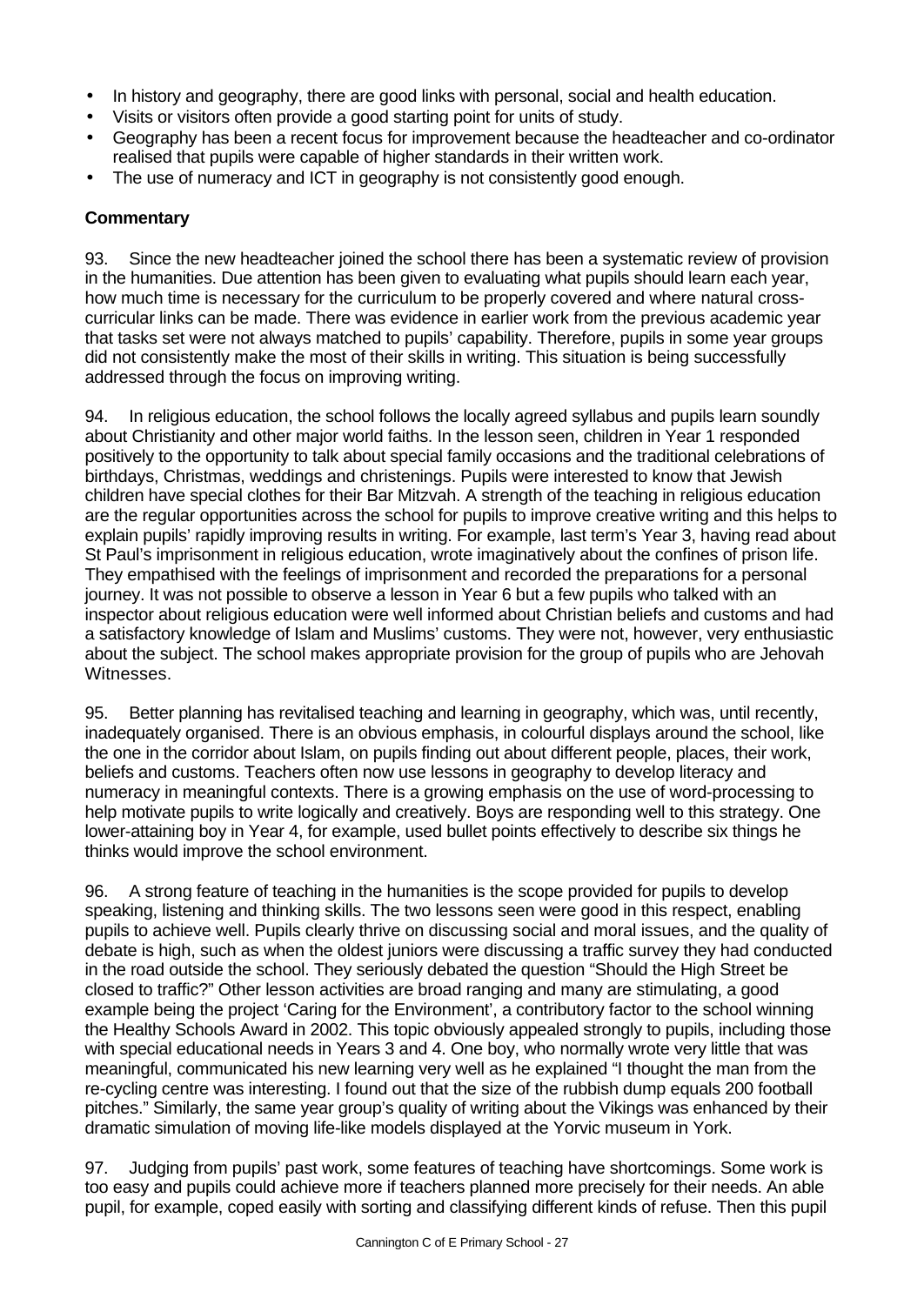made a graph to show how much had been collected over three weeks. This pupil was not challenged to find out the total weight or to work out the average, even though she/he had the mathematics skills to calculate both. Pupils have made inadequate use of ICT to communicate findings through charts and graphs rather than text.

98. The leadership and management of these three subjects are soundly delegated. The teachers in charge collect samples of work from each topic and are building up a reliable quantity of evidence of standards achieved. This is helping to pinpoint strengths and areas for development. The school improvement plan, for example, contains appropriate objectives to enable pupils to exploit further the potential of ICT over the course of the coming year. Plans are also well in hand to ensure a consistent approach to assessing progress and encouraging all pupils to achieve as well as they can. At present subject plans lack ways of measuring success that would make progress with new initiatives easy to measure.

## **CREATIVE, AESTHETIC, PRACTICAL AND PHYSICAL SUBJECTS**

99. Provision in art and physical education is **good** and **satisfactory** in design and technology and music. There is insufficient evidence to make an overall judgement of standards achieved, teaching and learning, in design and technology, music, and physical education. Those judgements that were possible are based on samples of pupils' work, one lesson in art, one games lesson, two lessons in music, dialogue with pupils and staff, and scrutiny of the curriculum framework.

## **Main strengths and weaknesses in art**

- Standards achieved in art have improved during the past two terms because it was a successful focus for curriculum development during the summer term.
- Pupils produce imaginative work based on the style of famous artists and sculptors.

### **Commentary**

100. Through the process of school self-evaluation, teachers decided that they needed to radically revise the art curriculum because they were not satisfied with standards achieved. Consultants with relevant expertise led a training day from which teachers gained confidence. Teachers now plan well for progressive development of knowledge and skills. Pupils' good achievement is celebrated effectively through a variety of striking displays in different parts of the school, including pictures produced on computer using special art software. Though standards are broadly average, pieces of individual work represent the full range of capability. All are attractively mounted showing that the school uses the subject to subtly promote pupils' spiritual and cultural development. One display board, for example, shows work produced in pastels, chalk and paint based on famous artists. The attention to fine detail, colour and scale is good in all of them. One classroom for the oldest juniors contains a visually stimulating array of pictures and information about the different styles of modern sculpture inspired by the human and abstract form. The pupils' abstract art, displayed alongside, is carefully crafted, faithfully incorporating many of Barbara Hepworth's techniques.

101. A random group of pupils who participated in the questionnaire nominated art as their favourite subject. This is a testament to some very good teaching that was strongly reflected in the one lesson observed with pupils in Years 5 and 6. With skilful guidance from their teacher, pupils made very good progress with their own sculptures and learnt how to critically evaluate the strengths and weaknesses in one another's products. Their pride in achievement was high.

#### **Main strengths and weaknesses in music**

- The part-time music specialist teacher has good musical expertise. Lessons are well planned.
- Year 6 girls sing well and standards are up to expectation.
- School musical performances contribute well to pupils' personal development.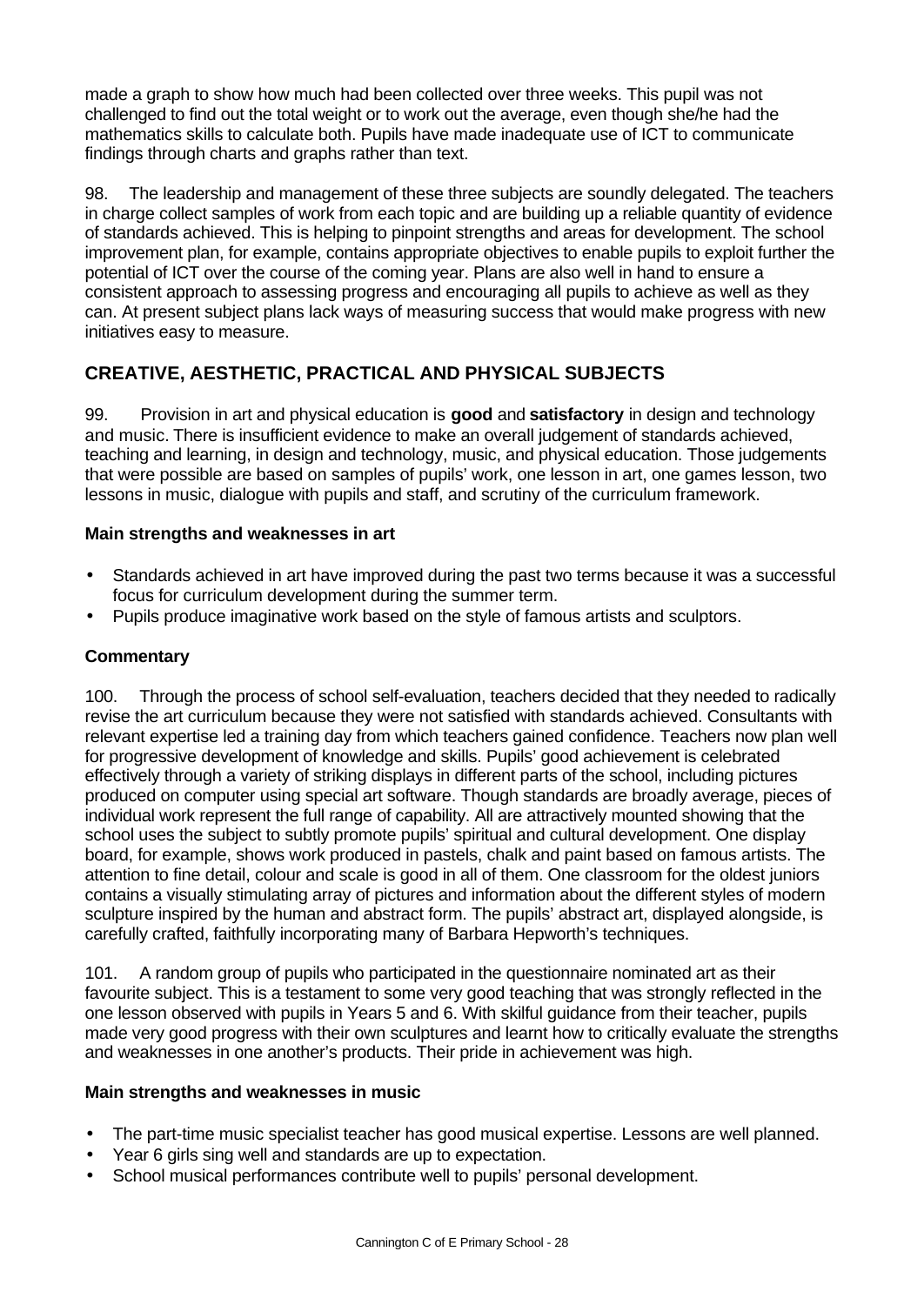### **Commentary**

102. Lessons seen were a good combination of performing, listening and composing. The Year 1 lesson was interesting and demanding. Pupils achieved well and standards were above average for their age. They recognised simple rhythms based on crotchets and quavers ('Os-car Hen-ri-ett-a' and similar), they knew the names of instruments, such as cymbals and explored the sounds that they can make. Levels of motivation were good throughout because teaching was brisk. The lesson in Year 6 started well with rehearsal of a three-part composition consisting of a sung melody and two spoken, rhythmic parts. Performance was secure because the teacher led the performance well. Although again well led, singing later on in the lesson was less successful. Girls sang well, in tune and with good expression, but boys were very reluctant to join in.

103. All pupils take part in regular school performances, such as a Victorian 'Old time Music Hall'. They clearly enjoy the experience and work hard. These opportunities develop well pupils' selfconfidence and team spirit, and make a valuable contribution to their personal development.

#### **Main strengths and weaknesses in physical education**

- Opportunities for learning outside of the school day are very good.
- The subject makes a strong contribution to pupils' self-esteem.
- Some teaching and learning suffers from weak class management.

#### **Commentary**

104. The school offers an impressive range of activities out of school time that are highly popular with pupils and very well attended. In doing so, the school collaborates effectively with its feeder secondary school, other schools and community organisations in the locality. For example, 20 pupils from Years 5 and 6 are currently involved in the new County initiative 'Playing for Success' at Taunton Cricket Club. They have responded enthusiastically to the opportunities that the venture offers to enhance their individual talents. The school's own programme of clubs includes netball, football, tennis, rounders, table tennis, athletics and cricket. In addition, junior pupils learn outdoor sports like abseiling during a four-day residential course at an education centre.

105. Pupils speak well of teaching. However, the one lesson observed was unsatisfactory because pupils were not sufficiently encouraged to concentrate, observe good practice and learn from each other. Most pupils were overexcited, too casual and got away with underachieving.

## **PERSONAL, SOCIAL AND HEALTH EDUCATION (PSHE)**

107. Provision in personal, social and health education is **good**.

#### **Main strengths and weaknesses**

- The 'Healthy Schools' initiative resulted in some imaginative teaching and learning.
- There are good links between national curriculum subjects and PSHE. Pupils explore many different issues that unite and divide people, and learn to contribute positively to society.
- Pupils are not experienced enough at setting personal goals and checking their own progress.

#### **Commentary**

107. The school deserved the special awards it won for promoting a healthy lifestyle and developing a young enterprise scheme. Both initiaitves were well organised and linked productively with learning in science, design and technology, physical education and the humanities. They enabled pupils to make effective use of literacy, numeracy and ICT as they explored relevant issues. These included finding out about how to identify, prepare and eat a balanced diet, how to keep fit and healthy, safe on the roads and in the home. Pupils receive many opportunities to visit the world of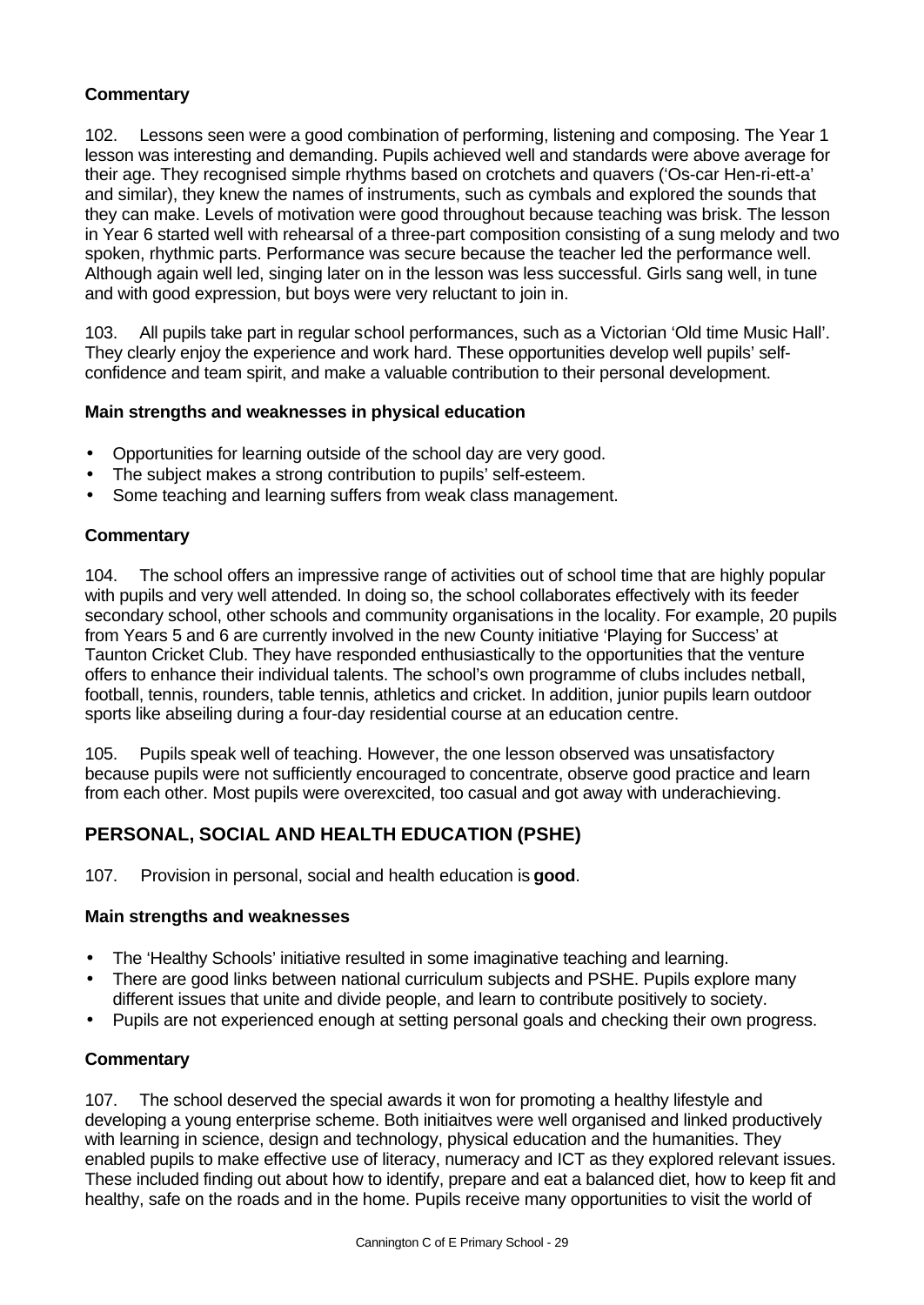work and to listen to people who have the expertise to offer them prudent advice about how to care for themselves and each other. Pupils acknowledge how helpful this advice is with respect to understanding the dangers of drugs when not properly prescribed. They are well informed about drug and alcohol abuse as their writing and actions demonstrate.

108. Pupils are also gaining valuable understanding of democracy and problem resolution. The revitalised house system and the new School Council have provided worthwhile opportunities for pupils to learn about how to elect individuals as leaders or to represent their points of view. Pupils respect their house captains and council members because of the mature and thoughtful ways in which they manage their responsibilities. They acknowledge, for example, the difference having a voice is making to the way in which they are treated, at playtimes.

109. Innovative ideas, such as the formation of a nurture group and a circle of friends, are helping pupils share and deal with personal problems. Pupils are pleased with the systems of rewards and sanctions because they had a say in deciding them. Pupils know they work as the number of incidents of poor behaviour has reduced considerably.

110. Pupils with special educational needs are becoming used to setting small targets for improvement in their behaviour or ability to concentrate. This helps them learn. However, not all pupils are accustomed to doing this. Pupils say they want more specific help from teachers, especially through their written comments in exercise books.